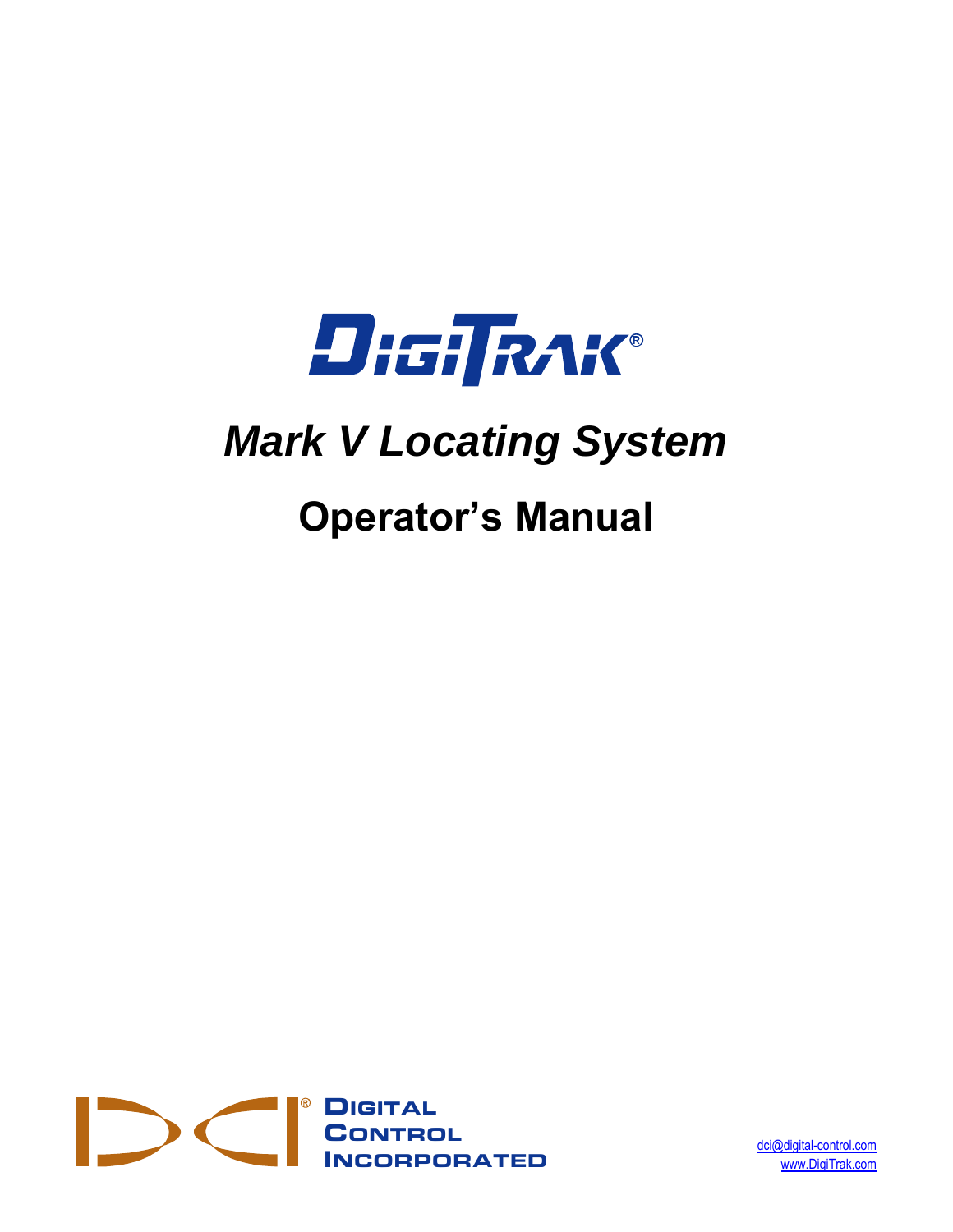3-5000-00-E2, Aug 2013

© 2001-2013 by Digital Control Incorporated. All rights reserved.

#### **Trademarks**

The DCI logo, CableLink $^\mathbb{P}$ , DataLog $^\mathbb{P}$ , DigiTrak $^\mathbb{P}$ , Eclipse $^\mathbb{P}$ , FS $^\mathbb{P}$ , iGPS $^\mathbb{P}$ , MFD $^\mathbb{P}$ , SST $^\mathbb{P}$ , target-in-thebox<sup>®</sup>, Target Steering<sup>®</sup>, and TensiTrak<sup>®</sup> are U.S. registered trademarks and DucTrak™, FBC™, FBP™, F Series™, FSD™, FasTrak™, LWD™, SBP™, SE™, SED™, SuperCell™, and TeleLock™ are trademarks of Digital Control Incorporated.

#### **Limited Warranty**

All products manufactured and sold by Digital Control Incorporated (DCI) are subject to the terms of a Limited Warranty. A copy of the Limited Warranty is included at the end of this manual; it can also be obtained by contacting DCI Customer Service, 425-251-0559 or 800-288-3610, or at DCI's website, [www.digitrak.com.](http://www.digitrak.com/)

#### **Important Notice**

All statements, technical information, and recommendations related to the products of DCI are based on information believed to be reliable, but the accuracy or completeness thereof is not warranted. Before utilizing any DCI product, the user should determine the suitability of the product for its intended use. All statements herein refer to DCI products as delivered by DCI and do not apply to any user customizations not authorized by DCI nor to any third-party products. Nothing herein shall constitute any warranty by DCI nor will anything herein be deemed to modify the terms of DCI's existing Limited Warranty applicable to all DCI products. The most recent version of this manual is available on DCI's [website.](http://www.digitrak.com/customerservice/downloads.html)

#### **Compliance Statement**

This equipment complies with Part 15 of the Rules of the FCC and with Industry Canada license-exempt RSS standards and with Australia Class License 2000 for LIPD (low interference potential devices). Operation is subject to the following two conditions: (1) this equipment may not cause harmful interference, and (2) this equipment must accept any interference received, including interference that may cause undesired operation. DCI is responsible for FCC compliance in the United States: Digital Control Incorporated, 19625 62nd Ave S, Suite B103, Kent WA 98032; phone 425-251-0559 or 800-288- 3610.

Changes or modifications to any DCI equipment not expressly approved and carried out by DCI will void the user's Limited Warranty and the FCC's authorization to operate the equipment.

#### **CE Requirements**

 DigiTrak receivers are classified as Class 2 radio equipment per the R&TTE Directive and may not be legal to operate or require a user license to operate in some countries. The list of restrictions and the required declarations of conformity are available on DCI's website, [www.digitrak.com,](http://www.digitrak.com/customerservice/downloads.html) under the Service & Support tab. Click on DOWNLOADS and select from the CE Documents pull-down menu to download, view, or print the documents.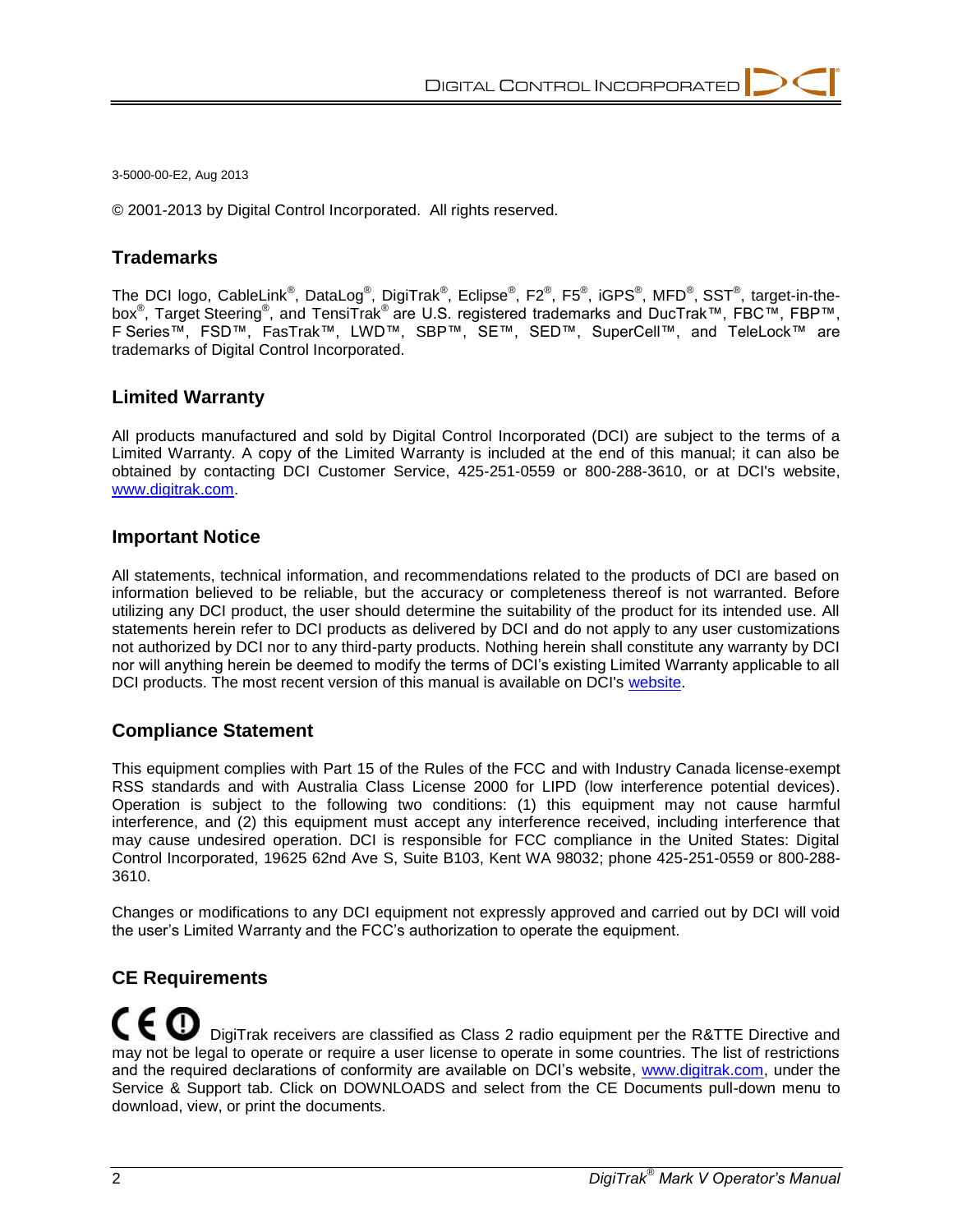# **Contact Us**

| <b>United States</b><br><b>DCI Headquarters</b> | 19625 62nd Ave S, Suite B103<br>Kent, Washington 98032, USA<br>+1.425.251.0559 / 1.800.288.3610<br>+1.425.251.0702 fax<br>dci@digital-control.com                |
|-------------------------------------------------|------------------------------------------------------------------------------------------------------------------------------------------------------------------|
| Australia                                       | 2/9 Frinton Street<br>Southport QLD 4215<br>+61.7.5531.4283<br>+61.7.5531.2617 fax<br>dci.australia@digital-control.com                                          |
| China                                           | 368 Xingle Road<br>Huacao Town<br>Minhang District<br>Shanghai 201107, P.R.C.<br>+86.21.6432.5186<br>+86.21.6432.5187 fax<br>dci.china@digital-control.com       |
| <b>Europe</b>                                   | Brueckenstraße 2<br>97828 Marktheidenfeld<br>Germany<br>+49.9391.810.6100<br>+49.9391.810.6109 fax<br>dci.europe@digital-control.com                             |
| India                                           | DTJ 1023, 10th Floor<br>DLF Tower A, DA District Center<br>Jasola, New Delhi 110044<br>+91.11.4507.0444<br>+91.11.4507.0440 fax<br>dci.india@digital-control.com |
| <b>Russia</b>                                   | Molodogvardeyskaya Street, 4<br>Building 1, Office 5<br>Moscow, Russia 121467<br>+7.499.281.8177<br>+7.499.281.8166 fax<br>dci.russia@digital-control.com        |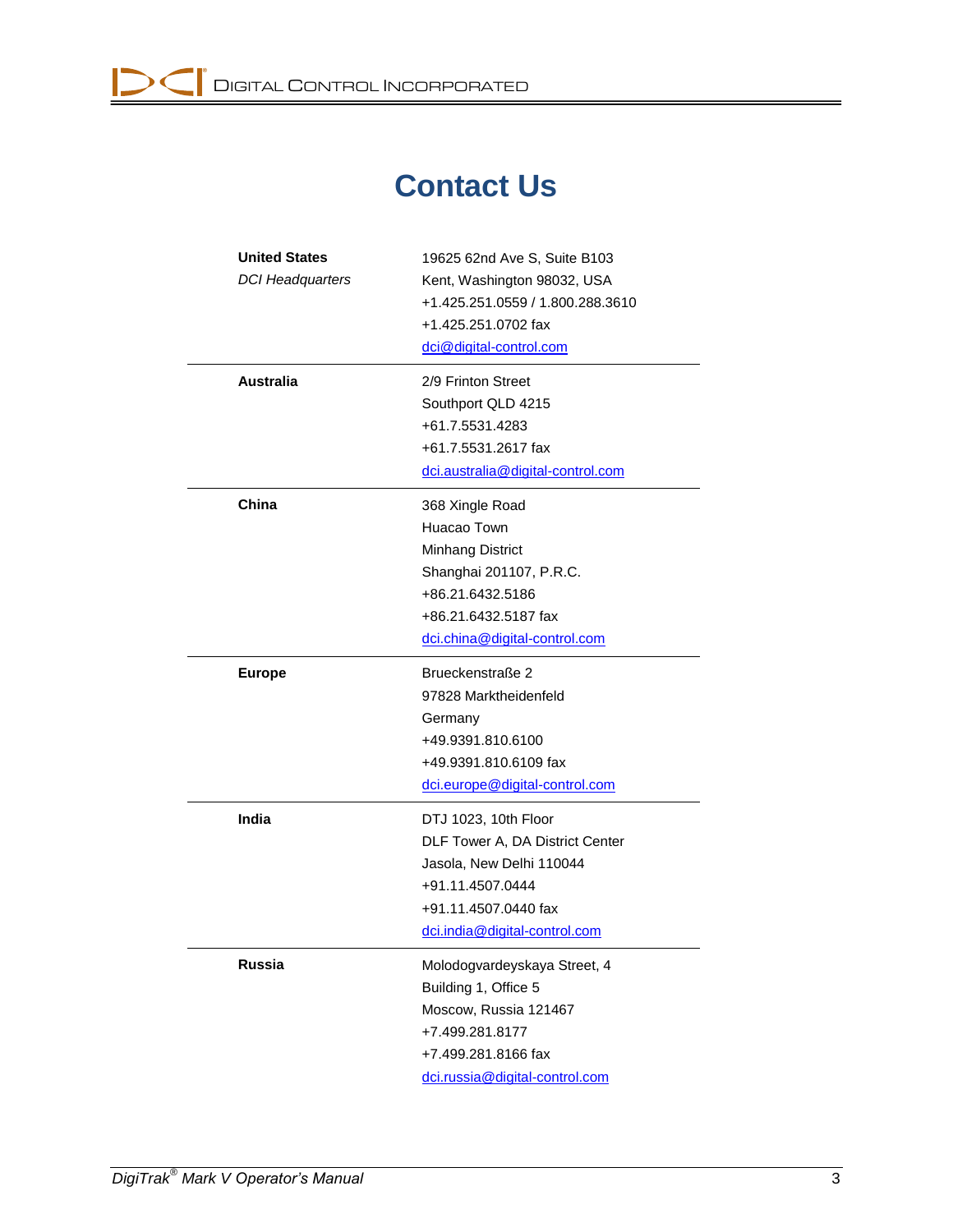# **Dear Customer,**

Thank you for choosing a DigiTrak locating system. We are extremely proud of the equipment we have been designing and building in Washington State since 1990. We believe in providing a unique, high-quality product and standing behind it with superior customer service and training.

Please take the time to read this entire manual, especially the section on safety. Also, please fill in the product registration card provided with this equipment and either mail it to DCI headquarters, fax it to us at 253-395-2800, or complete and submit the form online at our website, [www.digitrak.com.](http://www.digitrak.com/) We will put you on the Digital Control mailing list and send you product upgrade information and our *FasTrak* newsletter.

Feel free to contact us if you have any problems or questions. Our Customer Service department is available 24 hours a day, 7 days a week. International contact information is available on our website.

As the horizontal directional drilling industry grows, we're keeping our eye on the future to develop equipment that will make your job faster and easier. Visit us online any time to see what we're up to.

We welcome your questions, comments, and ideas.

Digital Control Incorporated Kent, Washington 2013

**See our DigiTrak Training Videos on YouTube at [www.youtube.com/dcikent.](http://www.youtube.com/dcikent)**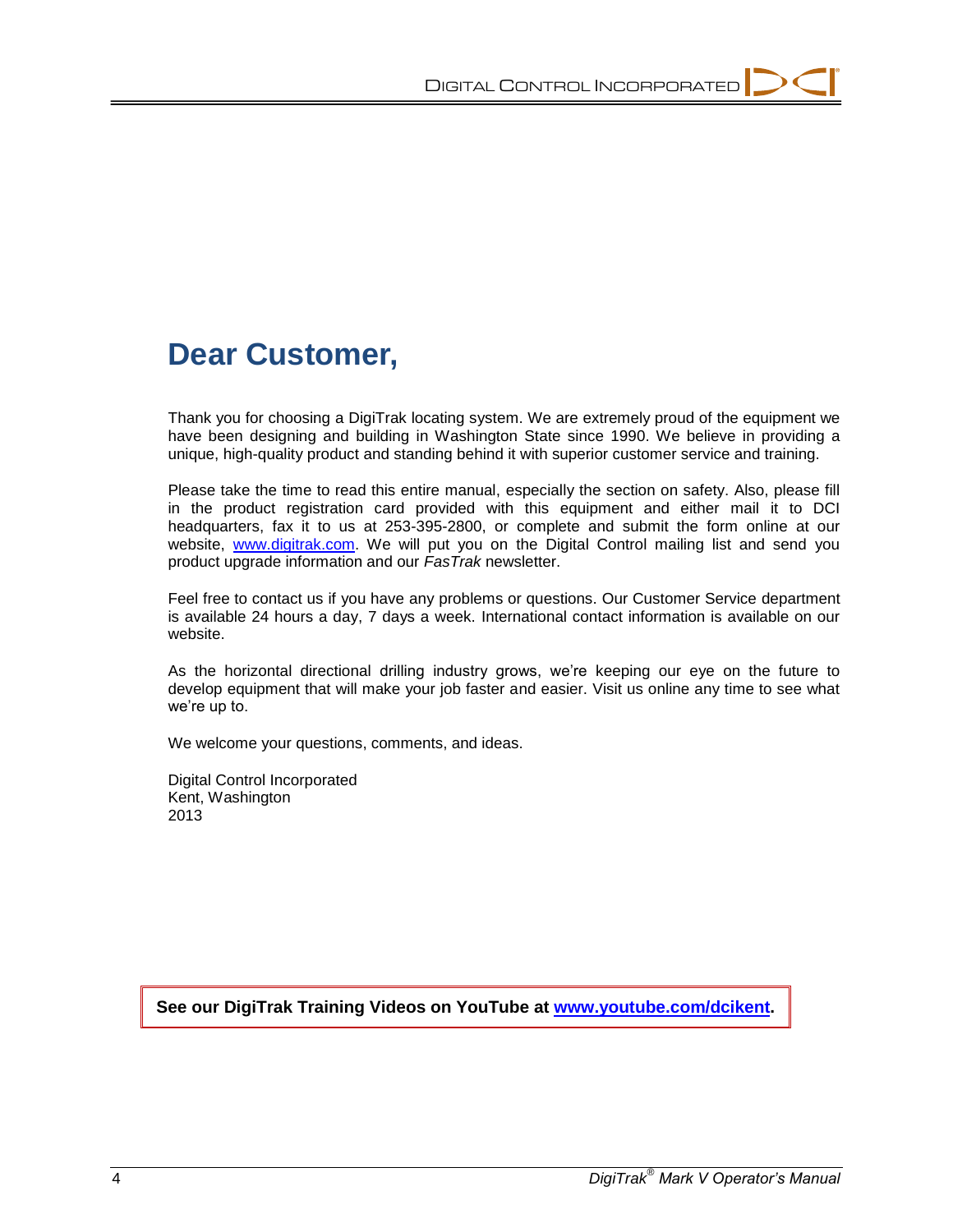# **Table of Contents**

| . <b>. .</b> |  |
|--------------|--|

**LIMITED WARRANTY**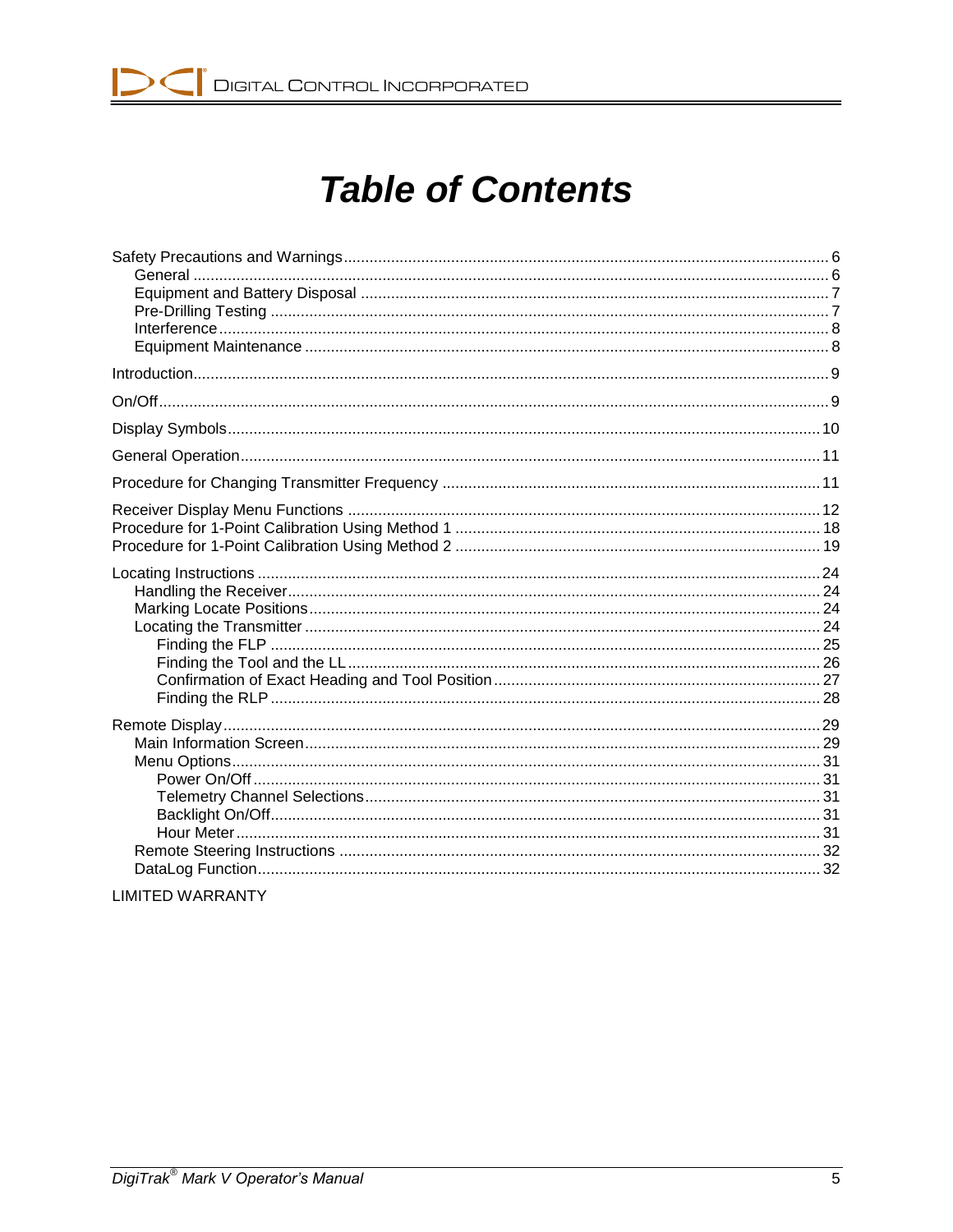# *Safety Precautions and Warnings*

Carefully review this manual and be sure you always operate your DigiTrak locating system properly to obtain accurate depth, pitch, roll, and locate points. If you have any questions about the operation of the system, please contact DCI Customer Service for assistance.

## **General**



**Warning** All operators must read and understand the following safety precautions and warnings and must review this operator's manual before using the DigiTrak F5 Locating System.



Serious injury and death can result if underground drilling equipment makes contact with an underground utility such as a high-voltage electrical cable or a natural gas line.



Substantial property damage and liability can result if underground drilling equipment makes contact with an underground utility such as a telephone, cable TV, fiber-optic, water, or sewer line.



Work slowdowns and cost overruns can occur if drilling operators do not use the drilling or locating equipment correctly to obtain proper performance.



DCI equipment is not explosion-proof and should never be used near flammable or explosive substances.



In the event of electrostatic shock, the display screen may go blank. No data loss will occur. Click the trigger to reset the receiver, or toggle down to reset the remote display.



Hot surfaces can occur on cable transmitters if housing requirements are not met. Always ensure the transmitter is installed properly in the housing during use.

Directional drilling operators MUST at all times:

- Understand the safe and proper operation of drilling and locating equipment, including the use of ground mats and proper grounding procedures.
- Ensure that all underground utilities have been located, exposed, and accurately marked prior to drilling.
- Wear protective safety clothing such as dielectric boots, gloves, hard hats, high-visibility vests, and safety glasses.
- Locate and track the transmitter in the drill head accurately and correctly during drilling.
- Maintain a minimum distance of 8 in. (20 cm) from the front of the receiver to the user's torso to ensure compliance with FCC requirements.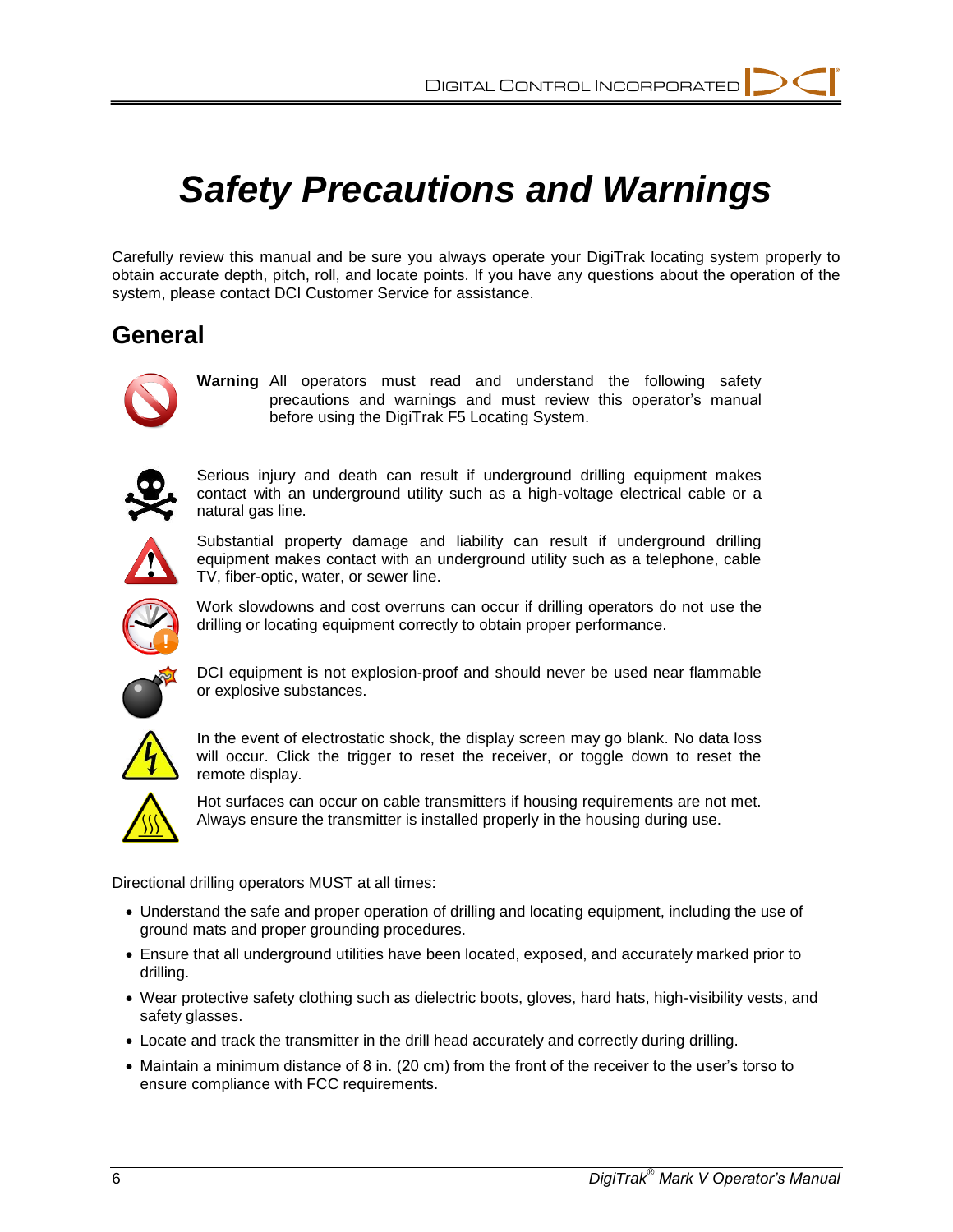- Comply with federal, state, and local governmental regulations (such as OSHA).
- Follow all other safety procedures.

DigiTrak locating systems cannot be used to locate utilities.

Continued exposure of the transmitter to heat due to frictional heating of the drill head can cause inaccurate information to be displayed and may permanently damage the transmitter.

Remove the batteries from all system components during shipping and prolonged storage; damage caused by leakage may occur.

### **Equipment and Battery Disposal**



This symbol on equipment indicates that the equipment must not be disposed of with your other household waste. Instead, it is your responsibility to dispose of such equipment at a designated collection point for the recycling of batteries or electrical and electronic equipment. If the equipment contains a banned substance, the label will show the pollutant (Cd = Cadmium; Hg = Mercury; Pb = Lead) near this symbol. Before recycling, ensure batteries are discharged or the terminals are covered with adhesive tape to prevent shorting. The separate collection and recycling of your waste equipment at the time of disposal will help conserve natural resources and ensure it is recycled in a manner that protects human health and the environment. For more information about where you can drop off your waste equipment for recycling, please contact your local city office, your household waste disposal service, or the shop where you purchased the equipment.

The battery charger provided with your DigiTrak locating system is designed with adequate safeguards to protect you from shock and other hazards when used as specified within this document. If you use the battery charger in a manner not specified by this document, the protection provided may be impaired. Do not attempt to disassemble the battery charger, it contains no user-serviceable parts. The battery charger shall not be installed into caravans, recreational vehicles, or similar vehicles.

# **Pre-Drilling Testing**

Before each drilling run, test your DigiTrak locating system with the transmitter inside the drill head to confirm it is operating properly and providing accurate drill head location and heading information.

During drilling, the depth will not be accurate unless:

- The receiver has been properly calibrated and the calibration has been checked for accuracy so the receiver shows the correct depth.
- The transmitter has been located correctly and accurately and the receiver is directly above the transmitter in the drill head underground or at the front locate point.
- The receiver is placed on the ground or held at the correct height-above-ground distance, which has been set correctly.

Always test calibration after you have stopped drilling for any length of time.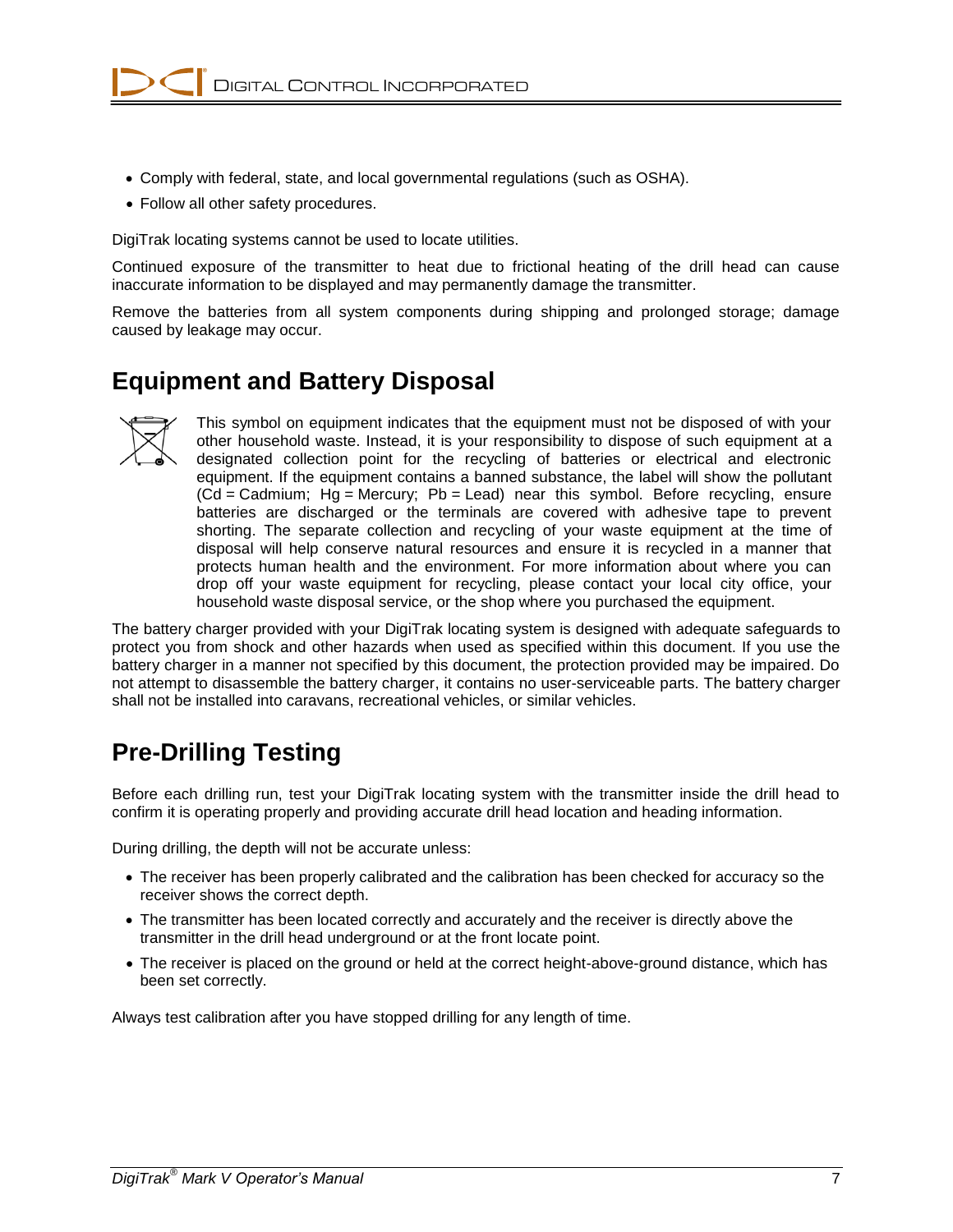### **Interference**

Interference can cause inaccuracies in the measurement of depth and loss of the transmitter's pitch, roll, or heading. Always perform a background noise check prior to drilling.

- Sources of interference include, but are not limited to, traffic signal loops, invisible dog fences, cable TV, power lines, fiber-trace lines, metal structures, cathodic protection, telephone lines, cell phones, transmission towers, conductive earth, salt, salt water, rebar, and radio frequencies.
- Interference at the remote display may also occur from other sources operating nearby on the same frequency, such as car rental agencies using their remote check-in modules or other directional drilling locating equipment.
- Background noise must be minimal and signal strength must be at least 150 points above the background noise during all locating operations.
- Because this equipment may generate, use, and radiate radio frequency energy, there is no guarantee that interference will not occur at a particular location. If this equipment does interfere with radio or television reception, which can be determined by powering the equipment off and on, try to correct the interference using one or more of the following measures:
	- o Reorient or relocate the receiving antenna.
	- o Increase the separation between the receiver and affected equipment.
	- $\circ$  Consult the dealer, DCI, or an experienced radio/TV technician for help.
	- o Connect the DCI equipment to an outlet on a different circuit.

## **Equipment Maintenance**

Turn off all equipment when not in use.

Store the equipment in cases, away from heat, cold, and moisture. Test to confirm proper operation prior to use.

Clean the screens on the receiver and remote display using a damp soft cloth without chemicals or cleaning agents.

Clean the receiver, remote, and battery charger case using only a soft moist cloth and mild detergent.

Do not use chemicals to clean the transmitter.

Inspect the equipment daily and contact DCI if you see any damage or problems. Do not disassemble or attempt to repair the equipment.

Do not store or ship this equipment with batteries inside. Always remove the batteries from the equipment before shipping or periods of non-use.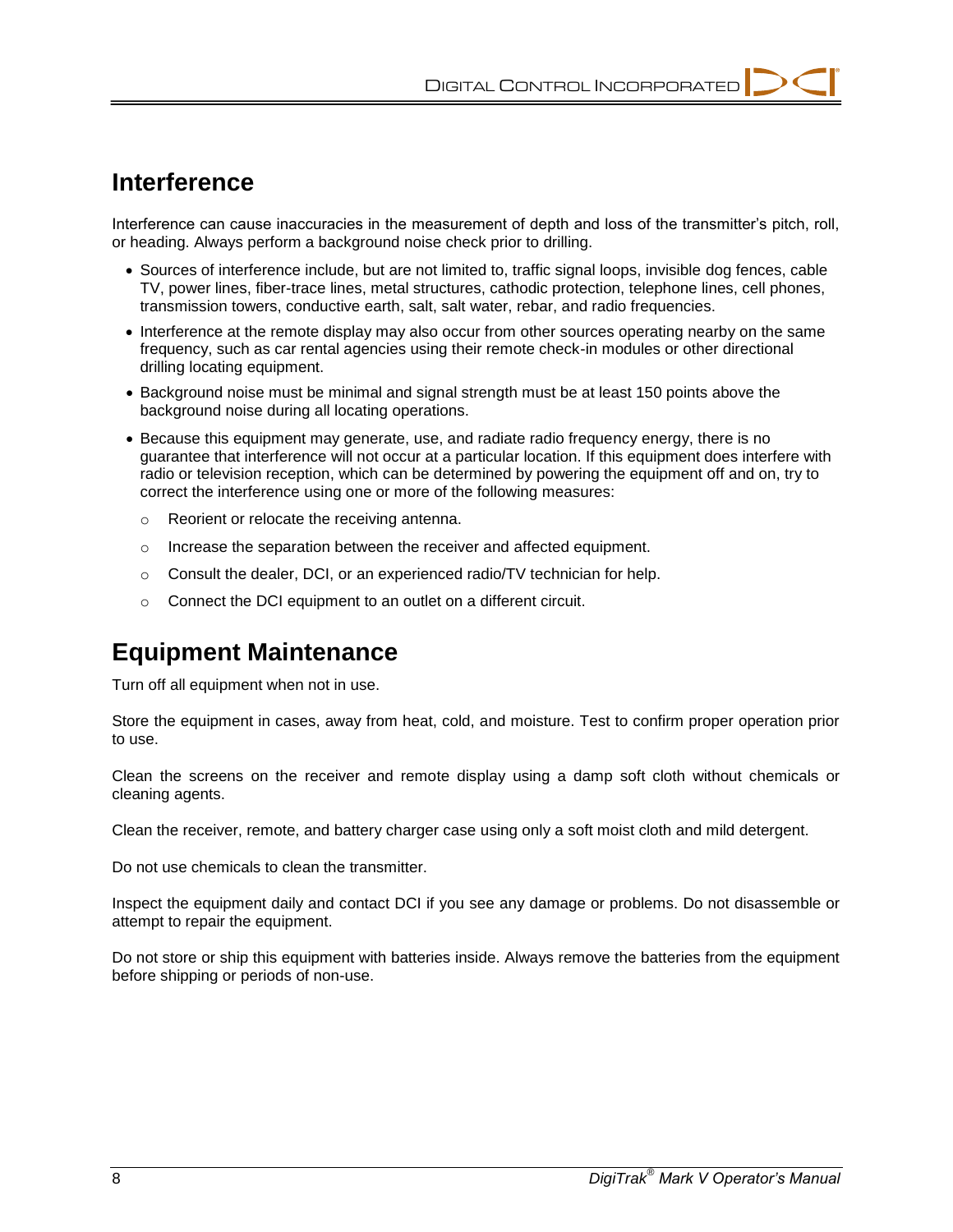# *Introduction*

The DigiTrak Mark V Locating System is a dual-frequency locating system with operating frequencies at 32.77 and 1.52 kHz. The 32.77-kHz frequency is the standard frequency used by most DigiTrak transmitters. The lower frequency is provided to reduce the effects of passive interference, such as wire mesh or rebar. The frequency can be changed during drilling or setup.

Locating the drill head is streamlined with the Mark V graphic display, which guides you in positioning a target (or a line) in a box on the display window to locate the transmitter in the drill head. You can also locate using the plus/minus signs, as on earlier DigiTrak models. The DigiTrak Mark V system uses the same NiCad battery packs and battery chargers as the Mark III system.

This manual gives information and instructions for the DigiTrak Mark V Locating System. Many of the principles are the same as in the previous DigiTrak systems, so we frequently recommend in this manual that you refer to the *DigiTrak Mark III Directional Drilling Locating System Operator's Manual* to understand how to best operate the system—we have provided a copy of this manual with your Mark V manual. If you need a copy of the *Mark III Operator's Manual*, please call Digital Control Incorporated (DCI) at 800-288-3610 or 425-251-0559.

# *On/Off*

**On** – To turn the Mark V receiver on, click the trigger once. You will then see the locating screen. The display symbols that appear on the locating screen, as shown below, are described in the next section (see "Display Symbols" section below).



*Locating Screen*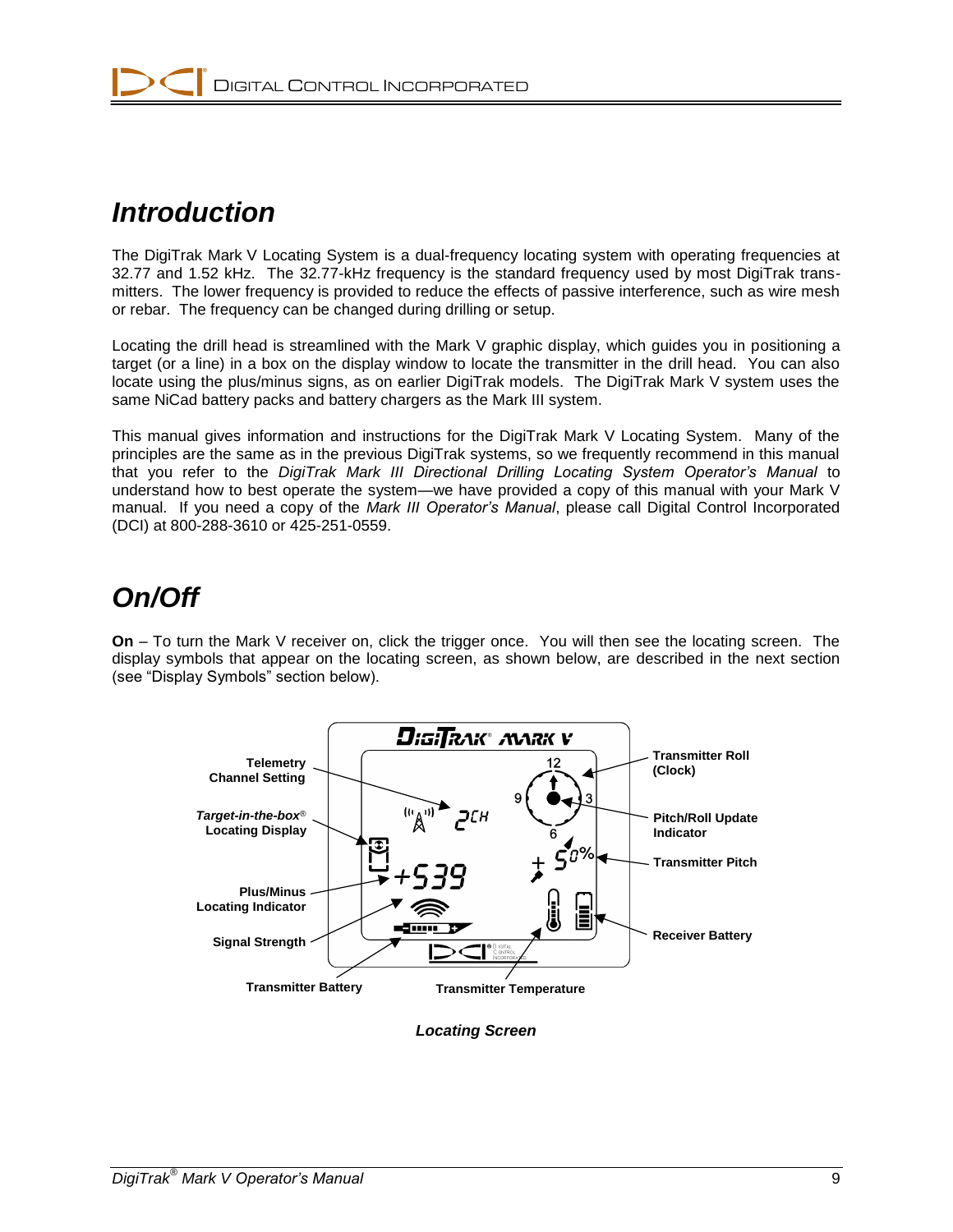**Off** – To turn the unit off, you must first access the menu choices. Click the trigger until you reach the power on/off menu  $\{ \}$ , then hold the trigger in during the countdown from 3 to 0 to shut the receiver off. (See "Receiver Display Menu Functions" section below for more information on the power on/off menu.)

# *Display Symbols*

 $\binom{n}{k}$  $PCH$ 

**Telemetry Channel Setting** – Shows the current channel setting for the receiver. The receiver must be set to the same channel as the remote display. There are four channel settings (1, 2, 3, 4) and an Off setting.



**Locating Icon** – Represents a bird's-eye view of the receiver. This icon is referred to as the "box" when using the *target-in-the-box* and *line-in-the-box* locating techniques.



**Line** – Represents locate line (LL). When the receiver is positioned directly above the LL, the line will be in the box. The LL also allows for off-track locating when access over the tool is limited (see *DigiTrak Mark III Operator's Manual*).



**Plus/Minus Locating Indicator** – The plus or minus sign in front of the signal strength value is used to guide the operator in finding the locate points (FLP and RLP) and the locate line (LL).



**Signal Strength** – Displays the amount of signal from the transmitter. The signal strength scale ranges from 0 to 999, where 0 indicates no signal and 999 indicates signal saturation (receiver and transmitter are very close).



**Transmitter Battery –** Depicts the battery status of the transmitter.

**Transmitter Temperature** – Shows temperature status of transmitter. An arrow pointing up next to the thermometer indicates increasing temperature; an arrow pointing down indicates decreasing temperature. A digital temperature reading is displayed below the clock whenever the trigger is held in.



日息

**Receiver Battery** – Depicts the battery status of the receiver.



**Transmitter Pitch** – Shows the inclination of the transmitter (tool), displayed either in percent slope or degrees. The pitch value is shown with the drill tool indicator behind it; the indicator will point up for positive pitch and down for negative pitch. Note the smaller superscripted "0" after the "5" in this example. This smaller number shows pitch in tenths of a percent (0.1%) when using sensitive-pitch transmitters.



**Pitch/Roll Update Indicator** - The dot in the center of the clock should blink every 1.25 seconds, indicating that current pitch, roll, battery and temperature information is being received from the transmitter.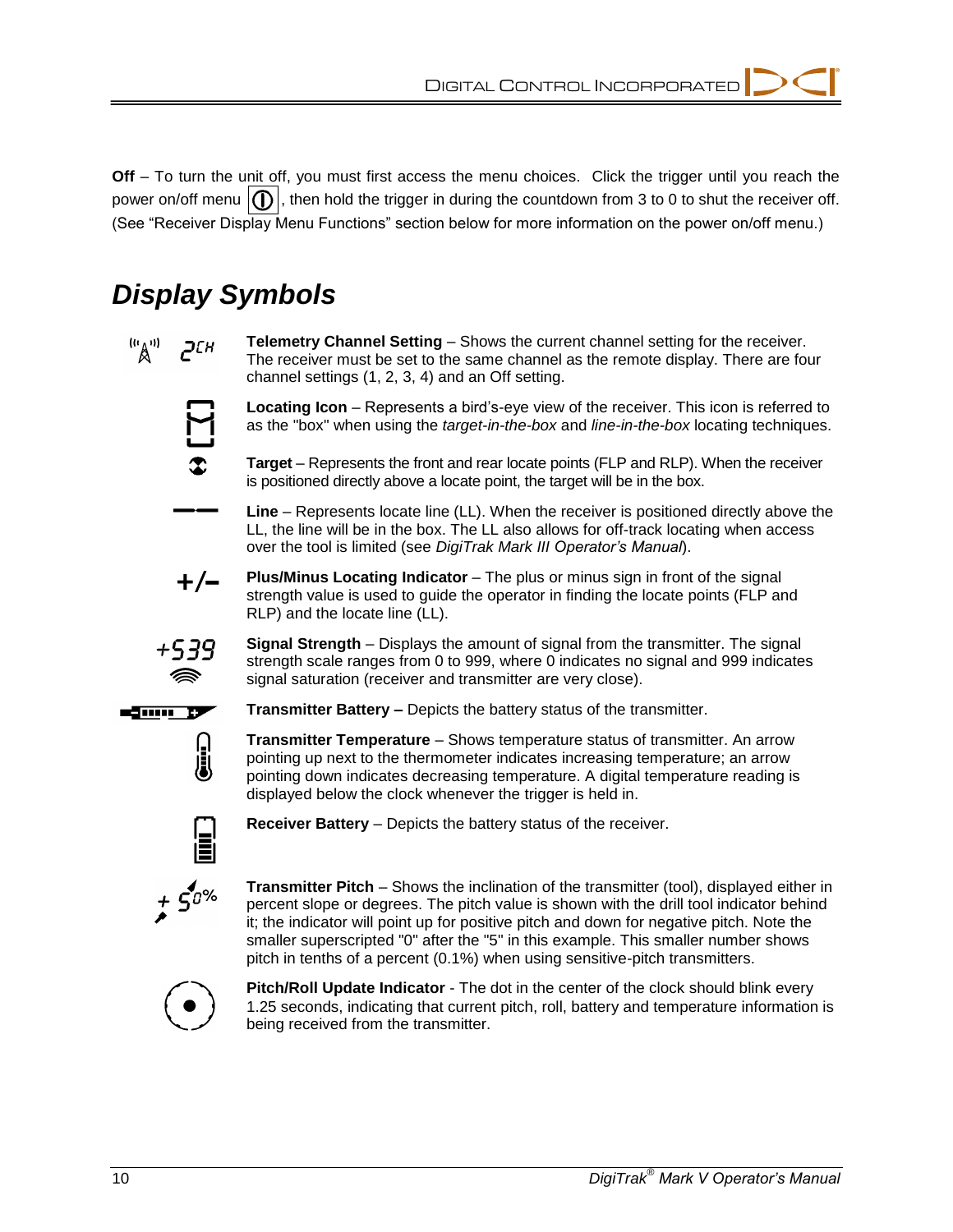

**Transmitter Roll** – The clock shows the 12 roll positions of the transmitter (tool).

**Frequency Indicator –** Represents the frequency setting for the receiver as either  $1<sup>52</sup>$ ,  $32<sup>77</sup>$ , or search mode. The frequency setting can be viewed from the menu mode or upon release of a held trigger.

# *General Operation*

When you first turn on the Mark V receiver, you will briefly see numbers that represent the firmware in your receiver. After the firmware version, you will see the frequency setting of the receiver, either  $1^{52}$  or  $32''$  (for 1.52 kHz or 32.77 kHz). You will then see the locating screen.

To access the menu functions, you simply **click the trigger**; each trigger click advances you to the next menu function. Each menu has a countdown sequence. To change a menu setting, you **hold the trigger in** while the counter goes down to 0. Once the counter reaches 0, release the trigger and you will hear three confirmation beeps indicating that the menu setting has been changed. The display will then go back to the locating screen.

During locating, to display the transmitter temperature and depth or predicted depth, you **hold the trigger in**. While locating you also need to **hold the trigger in** for 1 second at one of the three locate points: the front or rear locate point (FLP or RLP) or the locate line (LL). This is necessary to lock in on a reference signal strength so that the receiver knows where it is with respect to the transmitter. Note that the receiver frequency setting will briefly display upon release of a held trigger.

The receiver and transmitter must be set to the same frequency. The receiver and transmitter frequency settings can be changed during drilling or while the drill head is above ground. The receiver also has a search mode setting that allows it to automatically switch to the same frequency as the transmitter. For instructions on how to change the receiver frequency setting, see the "FREQUENCY" menu under the "Receiver Display Menu Functions" section. To change the transmitter frequency, see "Procedure for Changing Transmitter Frequency" below.

# *Procedure for Changing Transmitter Frequency*

Three methods are given in this section for changing the transmitter frequency. When using any of these methods, DCI recommends that you first set the receiver frequency to search mode so that it will automatically switch to the frequency of the transmitter. Then, when the transmitter frequency is changed, the receiver will beep three times as confirmation that the transmitter frequency has changed.

#### **Changing Transmitter Frequency Above Ground**

- 1. Place the transmitter in a horizontal position and wait 10 seconds.
- 2. Place the transmitter in a vertical position with the battery end down and wait 10 seconds.
- 3. Place the transmitter in a horizontal position; the frequency change should occur in about 10 seconds.

#### **Changing Transmitter Frequency Below Ground**

- 1. Stop the rotation of the transmitter for 10 seconds.
- 2. Slowly roll the transmitter for 10 seconds (no more than three revolutions).
- 3. Do a fast roll for 10 seconds then stop; the frequency change should occur in about 10 seconds.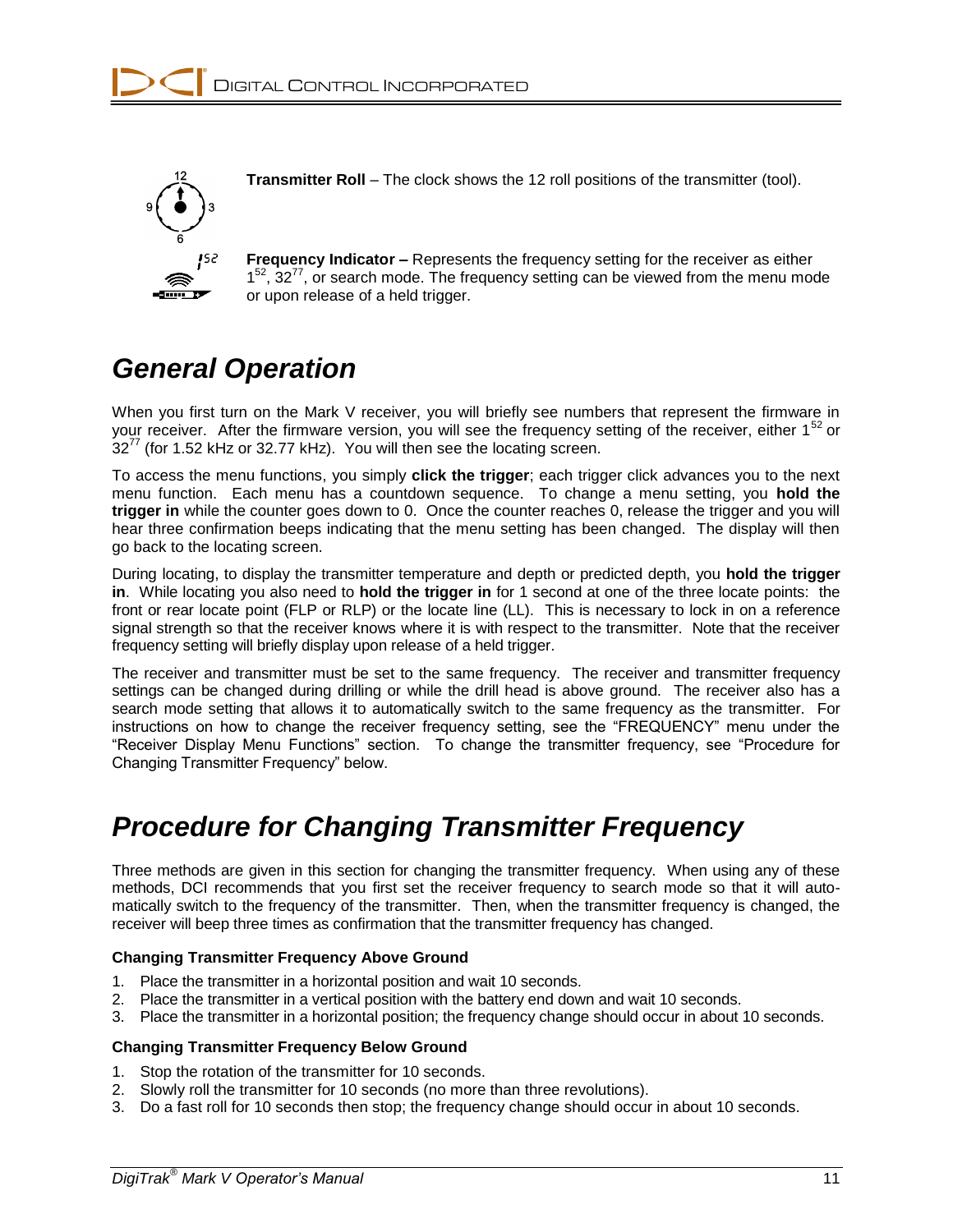#### **Changing Transmitter Frequency at Startup**

- 1. To start the transmitter at the 32.77-kHz frequency, hold the transmitter vertical with the battery end down and insert the batteries.
- 2. To start the transmitter at the 1.52-kHz frequency, hold the transmitter vertical with the battery end up and insert the batteries.

**NOTE**: If the signal strength appears to be very low (e.g., less than 200 points at 5 ft/1.5 m), verify that the transmitter and receiver are set at the same frequency.

# *Receiver Display Menu Functions*

Each of the receiver display menus is described in this section along with instructions for how to change the menu settings. The menus are listed in the order that they appear on the front label of the receiver (see figure below), starting with the ultrasonic menu. The locating mode is the standard default display that you will see when you turn on the receiver.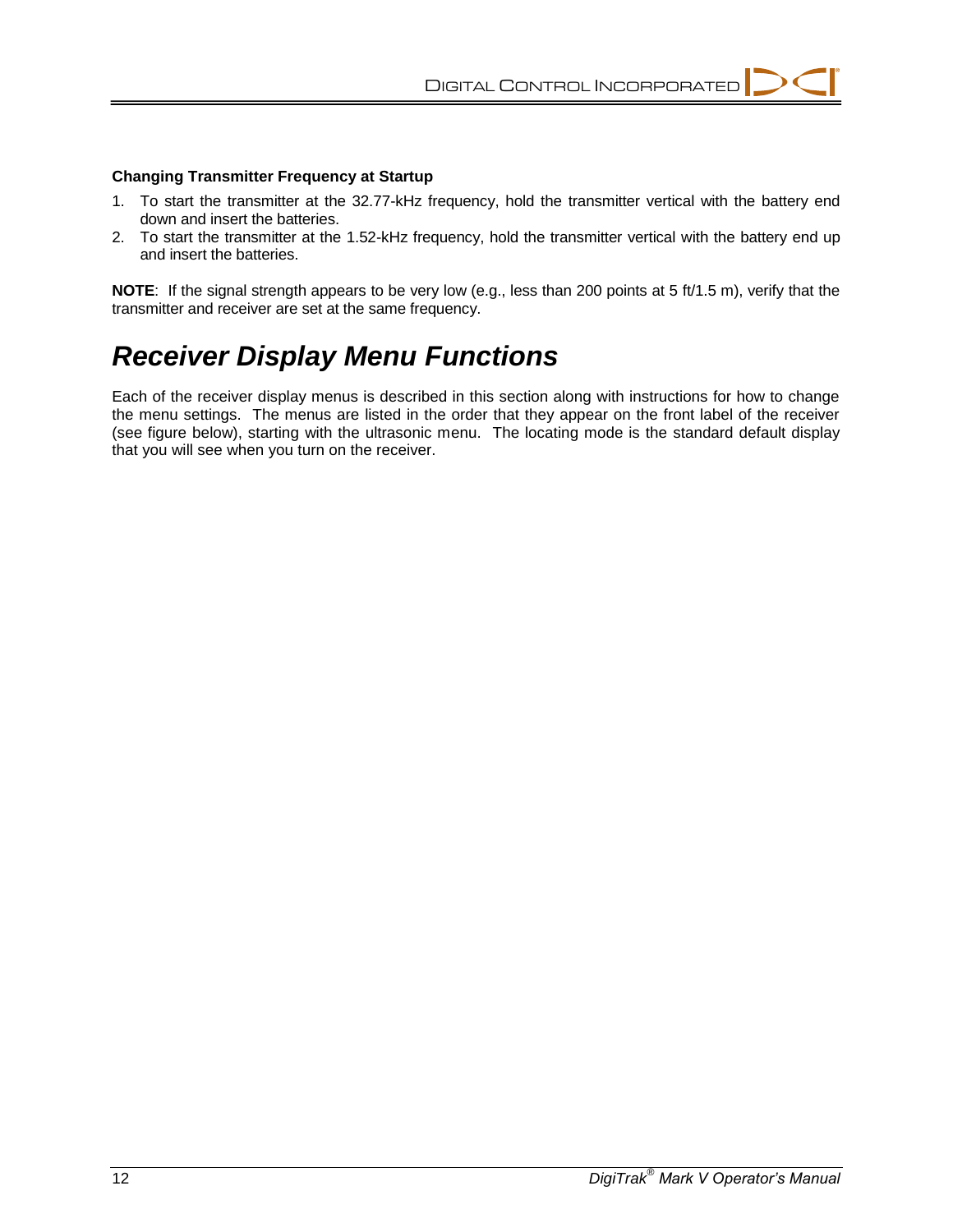

*Receiver Display Menus as Shown on Front Label*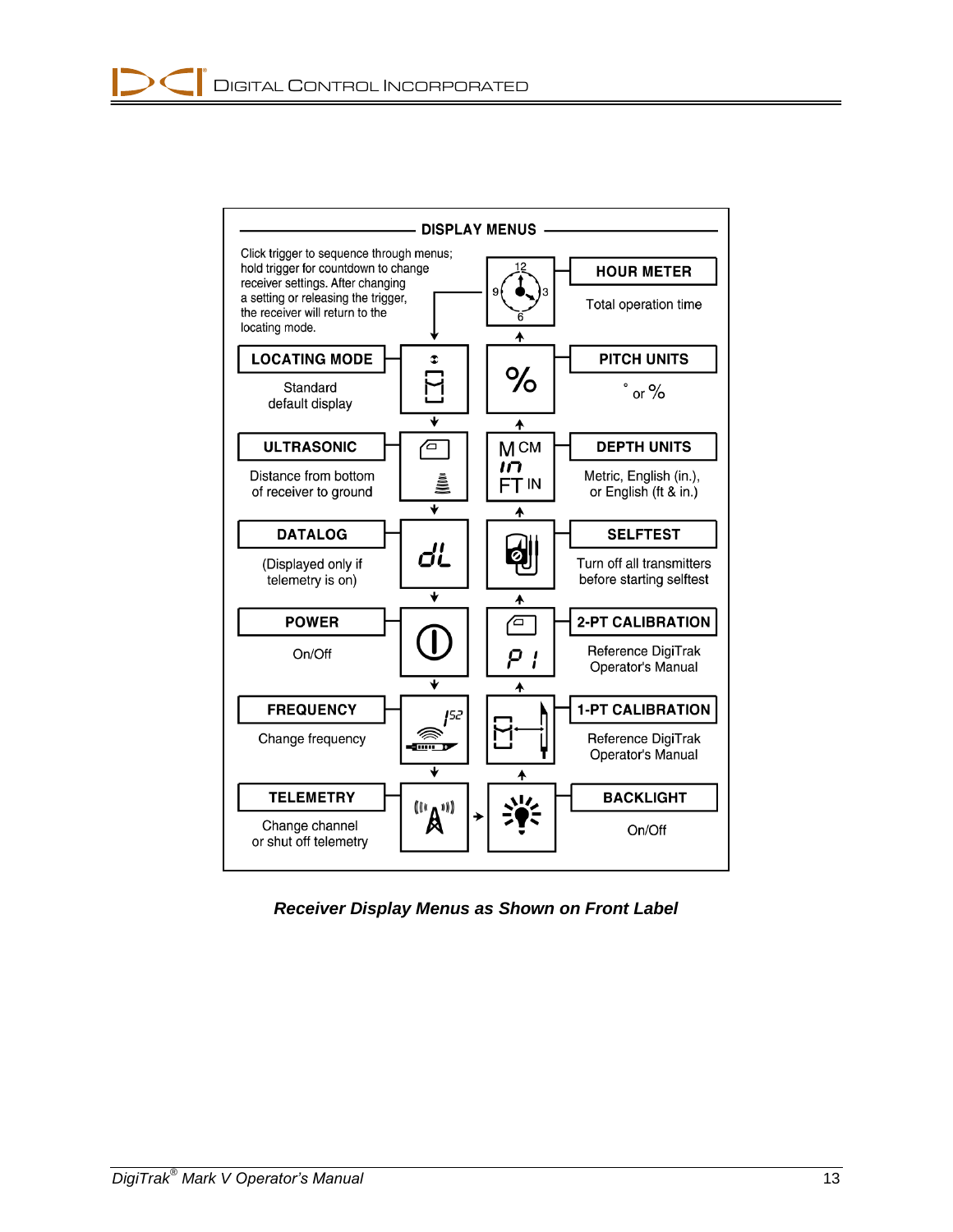

This display menu allows you to take an ultrasonic (height-above-ground) measurement.

- 1. Click the trigger to advance to the ultrasonic menu.
- 2. Hold the trigger in while holding the receiver steady through the countdown sequence from 2 to 0.
- 3. When the counter reaches 0, you will hear three confirmation beeps and the ultrasonic height will be displayed along with a checkmark at the bottom of the display.
- 4. Release the trigger to return to the locating screen.





*Ultrasonic Menu Screen Successful Ultrasonic Measurement*

**NOTE**: If the receiver is less than 12 in. (30 cm) above the ground or sitting on the ground or if the ultrasonic function is not operating properly, an ultrasonic reading of 0 will be displayed, you will hear two long tones, and a crossed check mark will appear at the bottom of the display.



*Display Showing Zero (0) Ultrasonic Measurement*

**DATALOG** 



This display menu allows you to record a DataLog reading. The procedure sends information to the remote display at the drill rig for recording by the DataLog module. The drill operator must push the "record" button on the DataLog module before a DataLog reading can be recorded. Please also refer to the *DataLog Operator's Manual*.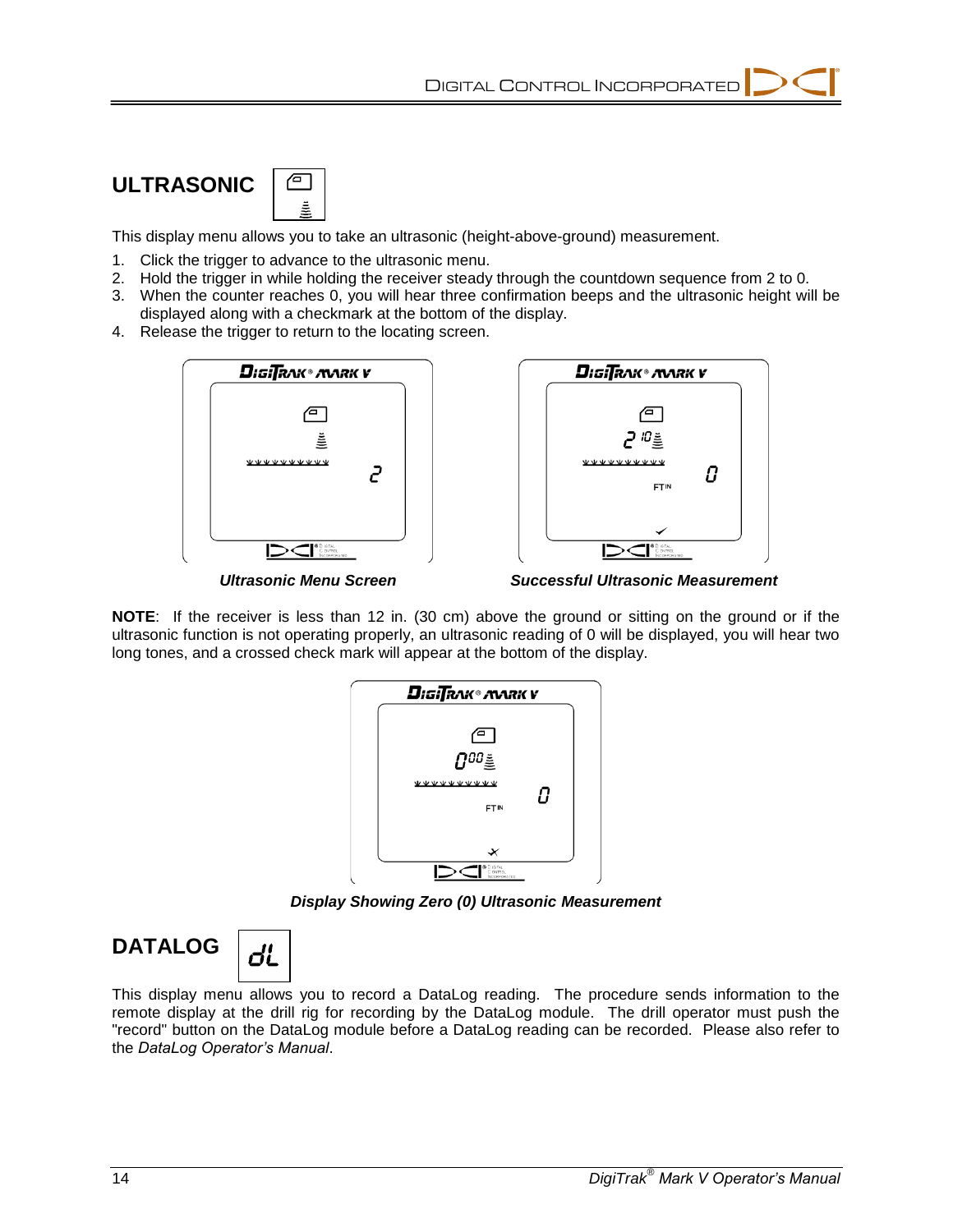**NOTE**: The DataLog menu only appears when the telemetry system is on.

- 1. Click the trigger to access the DataLog menu.
- 2. Hold the trigger in while holding the receiver level and steady through the countdown sequence from 3 to 0.
- 3. When the counter reaches 0, you will hear three confirmation beeps and will see a checkmark at the bottom of the display, indicating that a reading has been sent back to the DataLog module.
- 4. Release the trigger to return to the locating screen.
- 5. The remote display will also sound three confirmation beeps when it receives the receiver's signal, and the LCD reading on the DataLog module will be incremented by one count. If the DataLog unit fails to increment one count, the above steps must be repeated.



*DataLog Display Menu*



This display menu allows you to turn off the receiver power.

- 1. Click the trigger to advance to the power menu.
- 2. Hold the trigger in through the countdown sequence from 3 to 0.



*Power Off Screen*

- 3. When the counter reaches 0, you will hear three confirmation beeps and will see a checkmark at the bottom of the display.
- 4. Release the trigger and the unit will shut off.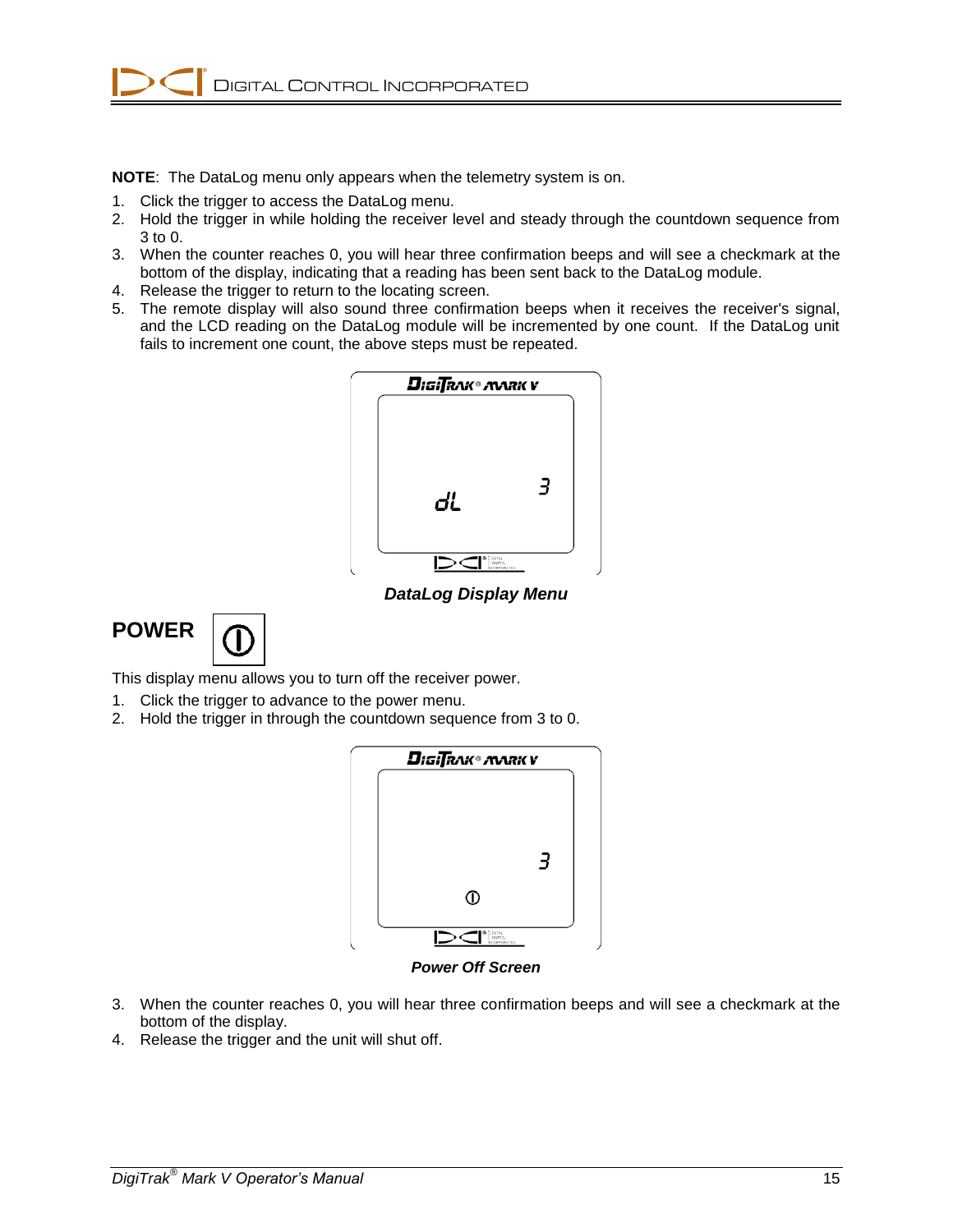

This display menu allows you to change the receiver frequency. The procedure below describes how to observe the three different frequency setting options and how to change to the desired frequency.

- 1. Click the trigger to advance to the frequency menu.
- 2. One of the three options will be displayed  $(1^{52}, 32^{77})$ , or search mode, which is indicated by an alternating display of  $1^{52}$  and  $32^{77}$ ).
- 3. Hold in the trigger through the countdown sequence from 2 to 0.
- 4. Three quick beeps indicate that the setting has been changed.
- 5. While still holding the trigger in, the receiver will cycle through the three possible settings.
- 6. Release the trigger when the desired setting is displayed.



*Frequency Setting Screen*



This display menu allows you to change the telemetry channel setting. This is the channel that the receiver uses to communicate with the remote display. The two must be set to the same channel.

- 1. Click the trigger to advance to the telemetry menu, where the current channel setting is displayed.
- 2. Hold the trigger in through the countdown sequence from 2 to 0.



*Telemetry Channel Setting*

3. When the counter reaches 0, you will hear three confirmation beeps and will see a checkmark at the bottom of the display.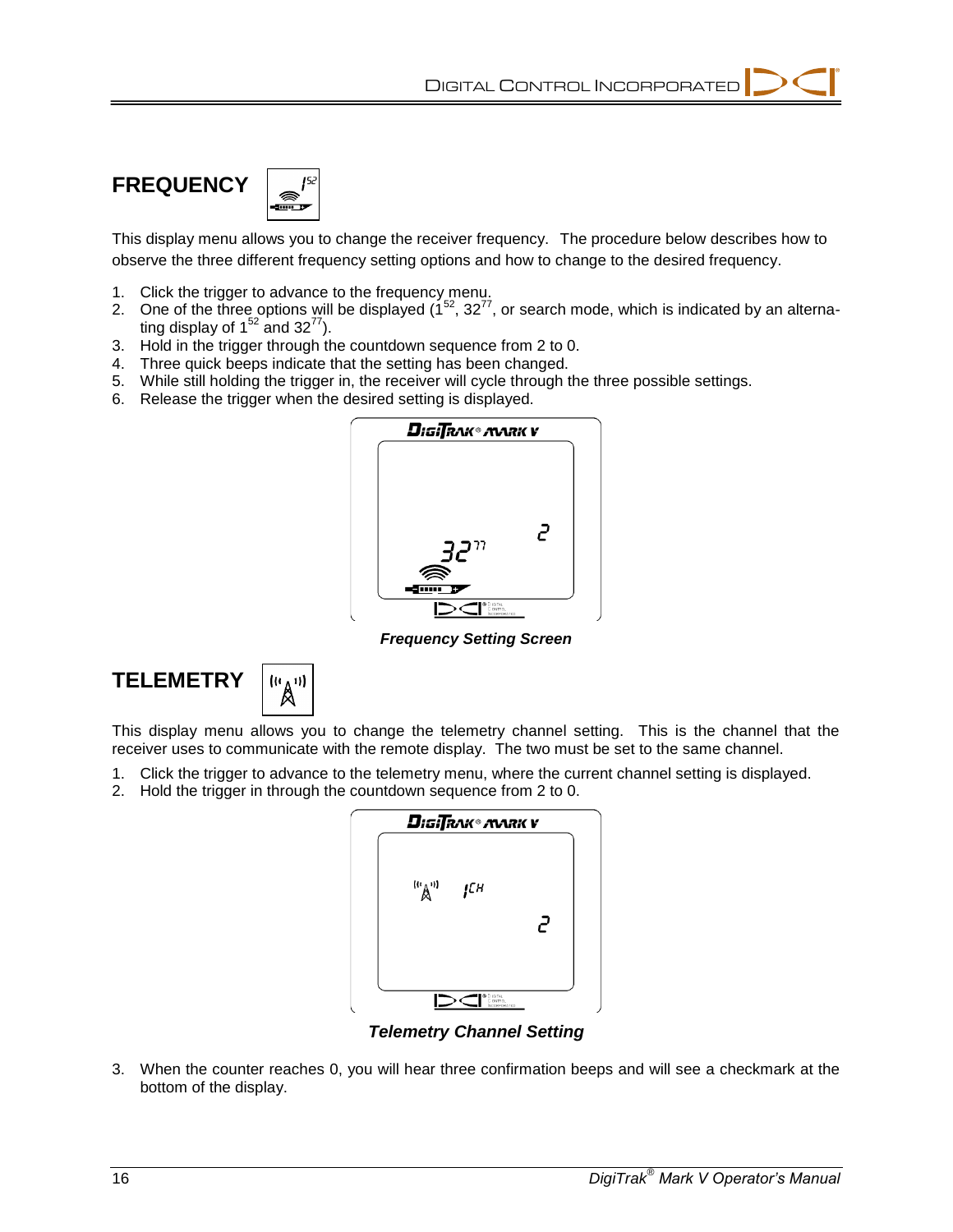- 4. While still holding the trigger in, the channel settings will cycle slowly through all five settings—Off, 1, 2, 3, 4.
- 5. Release the trigger when the correct setting is displayed, and you will return to the locating screen.





This display menu allows you to turn on or off the display backlight.

- 1. Click the trigger to advance to the backlight menu; a light bulb will appear on the display. If the backlight is on, the bulb will be lit up; if it is off, the bulb will appear unlit.
- 2. Hold the trigger in through the countdown sequence from 2 to 0.





*Backlight Is Turned Off Backlight Is Turned On*

- 3. When the counter reaches 0, you will hear three confirmation beeps and the light bulb will either light up as the backlight comes on or it will become unlit and the backlight will turn off.
- 4. Release the trigger to return to the locating screen.

**NOTE**: The backlight automatically comes on for a few seconds at startup, then it defaults to the off setting, even if you have reset it previously.



This display menu allows you to calibrate the receiver using the 1-point calibration procedure. To ensure correct depth readings for dual-frequency operation, you must calibrate the receiver in both frequencies. This requires that you calibrate twice—first at one frequency, then at the other frequency. The transmitter and receiver frequency settings must be set to match during each calibration procedure. For instructions on how to change the transmitter frequency, see the "Procedure for Changing Transmitter Frequency" section. To change the receiver frequency setting, see the "FREQUENCY" menu description above.

The 1-point calibration procedure is performed with the transmitter in the tool using either of two methods, as described later in this section. DCI does not recommend calibrating every day, but you should verify the receiver's depth readings at several locations using a tape measure.

#### **Calibration is necessary prior to first-time use and when any of the following occur:**

- $\triangleright$  The transmitter is changed.
- $\triangleright$  The receiver is changed.
- $\triangleright$  The housing/drill tool is changed.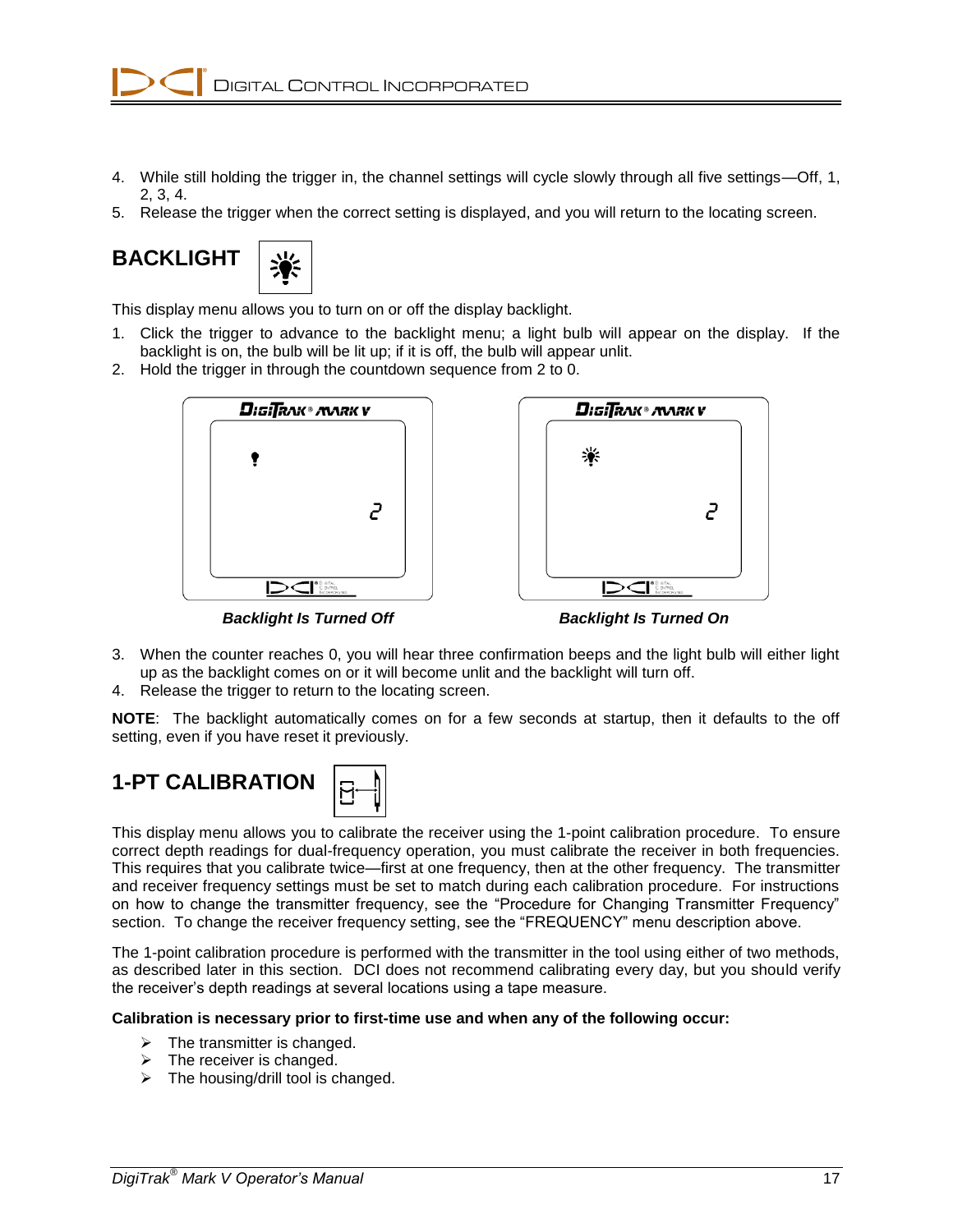#### **Do not calibrate if:**

- $\triangleright$  You are within 10 ft (3 m) of metal structures, such as steel pipe, chain link fence, metal siding, construction equipment or automobiles.
- $\triangleright$  The receiver is over rebar or underground utilities.
- $\triangleright$  The receiver is in the vicinity of excessive electrical interference.
- $\triangleright$  The transmitter is not installed into the housing.
- $\triangleright$  The transmitter is not turned on.

The 1-point calibration menu display appears as follows:



*1-Point Calibration Screen*

Use either procedure given below to calibrate using the 1-point calibration technique.

#### **Procedure for 1-Point Calibration Using Method 1**

1. Using a tape measure, place the receiver on the ground parallel to the transmitter (in drill head) so that the distance from the centerline of the transmitter to the inside edge of the receiver is 10 ft 5 in. (3.18 m), as shown in the sketch given below.



#### *1-Point Calibration – Method 1*

- 2. Click the trigger to advance to the 1-point calibration screen.
- 3. Hold the trigger in while holding the receiver steady through the countdown sequence from 5 to 0.
- 4. When the counter reaches 0, you will hear three confirmation beeps and will see a checkmark at the bottom of the display to indicate a successful calibration has been conducted.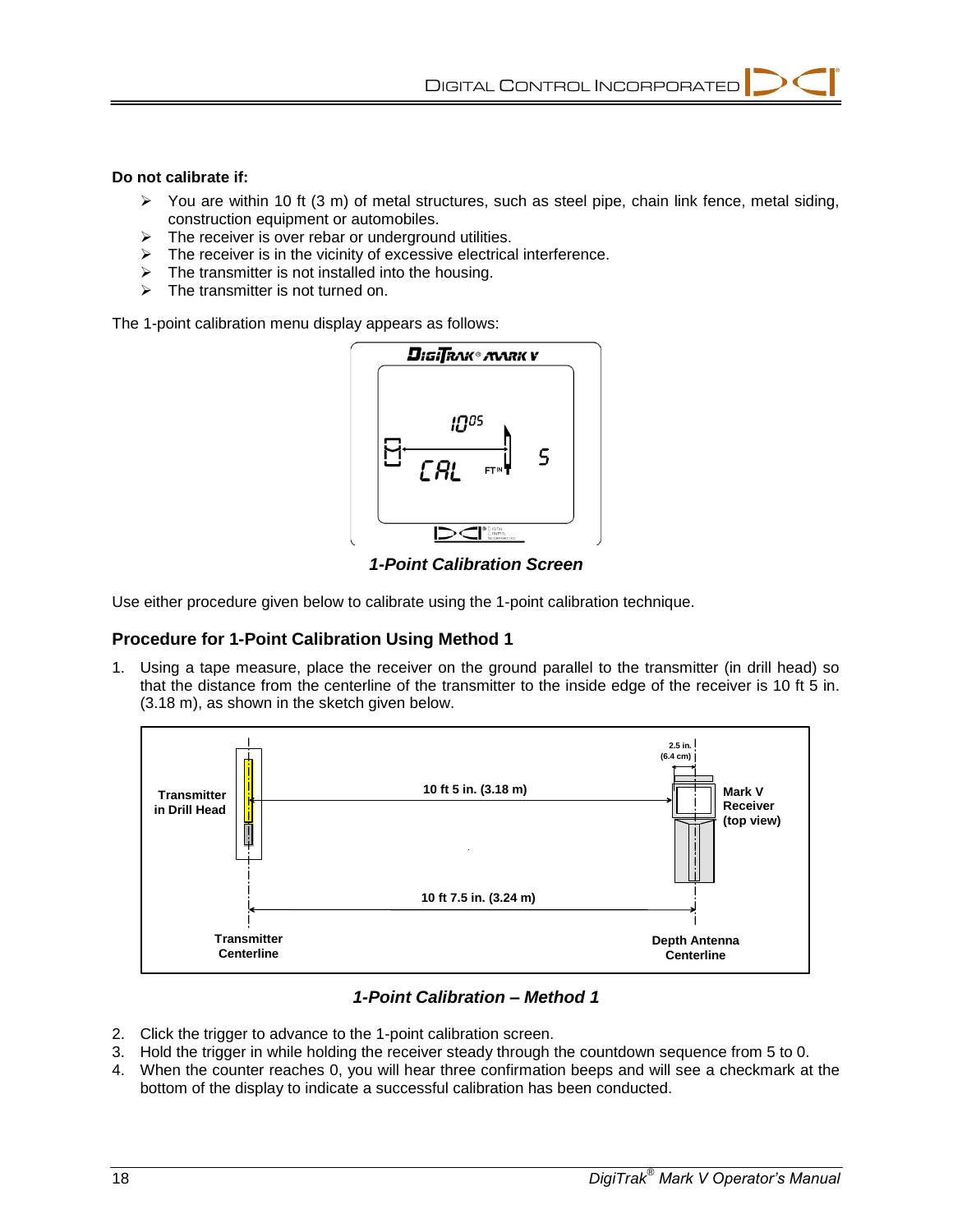- 5. Release the trigger to return to the locating screen. You must now verify the calibration by checking depth readings at three locations.
- 6. To verify calibration, place the receiver on the ground parallel to the transmitter so that the distance from the centerline of the transmitter to the inside edge of the receiver measures a given amount on the tape measure; in the example shown in the sketch below, a distance of 6 ft 5 in. (1.96 m) is used. Due to the position of the depth antennas in the receiver, you must add a 5-in. (13-cm) allowance to the distance you intend to check.



*Verifying Calibration – Method 1*

- 7. Pull in the trigger to view the depth display, which in our example reads 6 ft (1.83 m).\* Note that the depth shown will be the measured distance minus the 5-in. (13-cm) allowance.
- 8. Repeat the above two steps in at least two more locations.

#### **Procedure for 1-Point Calibration Using Method 2**

1. Using a tape measure, place the receiver on the ground on its side so that the distance from the centerline of the transmitter to the bottom of the receiver measures 10 ft (3.05 m), as shown in the sketch given below.



*1-Point Calibration – Method 2*

\*Depth tolerance is 5%; thus, at a distance of 6 ft  $(1.83 \text{ m})$ , the error tolerance is 3.6 in.  $(9 \text{ cm})$ .

l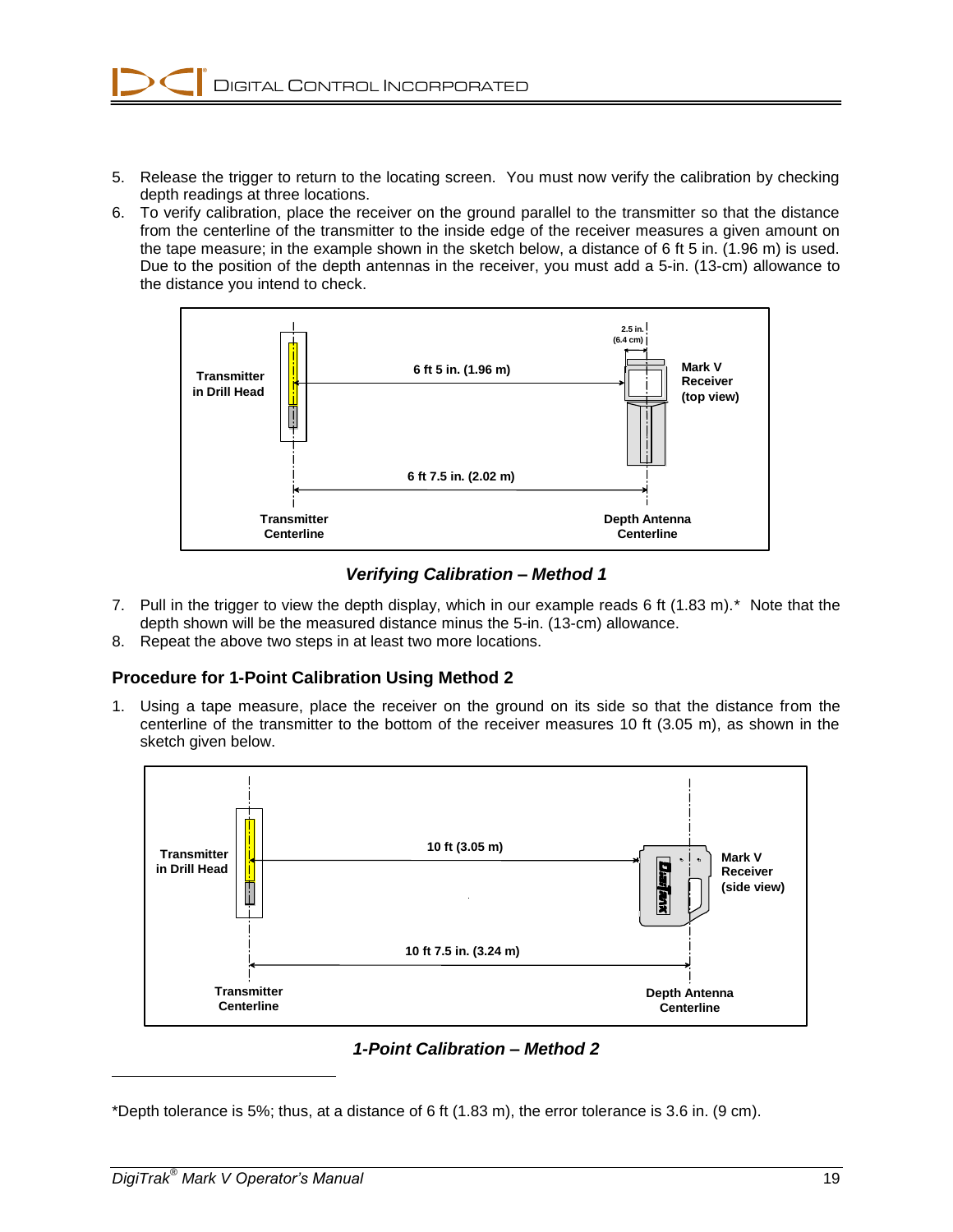- 2. Click the trigger to advance to the 1-point calibration screen.
- 3. Hold the trigger in while holding the receiver steady through the countdown sequence from 5 to 0.
- 4. When the counter reaches 0, you will hear three confirmation beeps and will see a checkmark at the bottom of the display to indicate a successful calibration has been conducted.
- 5. Release the trigger to return to the locating screen. You must now verify the calibration by checking depth readings at three locations.
- 6. To verify calibration, place the receiver on the ground on its side so that the distance from the centerline of the transmitter to the bottom of the receiver measures a given amount on the tape measure; in the example shown in the sketch below, a distance of 6 ft (1.83 m) is used.



*Verifying Calibration – Method 2*

- 7. Pull in the trigger to view the depth display, which in our example reads 6 ft (1.83 m).\* Note that the depth shown will match the measured distance. You do not need to add the 5-in. (13-cm) antenna allowance using this method; however, it can be difficult to view the display for depth readings with the receiver on its side.
- 8. Repeat the above two steps in at least two more locations.





This display menu allows you to calibrate the receiver with the transmitter in the ground using a 2-point calibration procedure. The receiver and transmitter must be turned on, and the receiver must be held directly over the transmitter and at least 12 in. (30 cm) above the ground. The pitch of the transmitter needs to be less than ±15% for the calibration to be accurate. During the 2-point calibration procedure, the receiver must be raised straight up at least 20 in. (51 cm)—be sure to hold the receiver level and in the same plane with the transmitter.

l

<sup>\*</sup>Depth tolerance is 5%; thus, at a distance of 6 ft  $(1.83 \text{ m})$ , the error tolerance is 3.6 in.  $(9 \text{ cm})$ .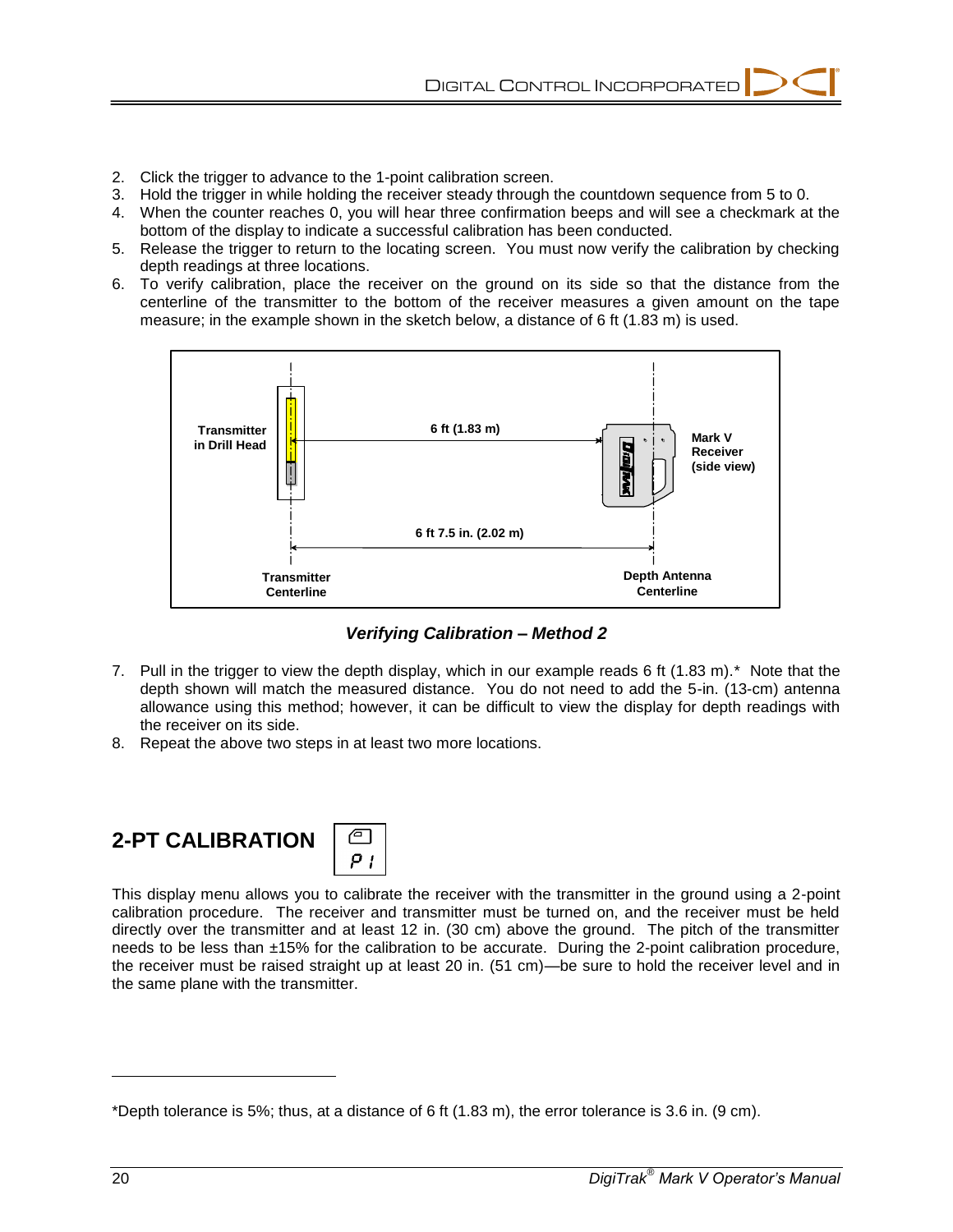1. Click the trigger to advance to the 2-point calibration menu.



*2-Point Calibration Screen – First Point* 

- 2. Hold the trigger in while holding the receiver level and steady through the countdown sequence from 5 to 0.
- 3. When the counter reaches 0, you will hear three confirmation beeps and will see a checkmark at the bottom of the display.
- 4. Release the trigger, and the display will show the receiver (side view) with P2 on the display and the countdown will be restarted at 5.



*2-Point Calibration Screen – Second Point* 

- 5. Raise the receiver straight up at least 20 in. (51 cm), and then hold the trigger in.
- 6. When the counter reaches 0, you will hear three confirmation beeps and will see a checkmark at the bottom of the display to indicate a successful calibration has been conducted.
- 7. Release the trigger to return to the locating screen.
- 8. The 2-point procedure may need to be completed a few times to get a good calibration.
- 9. Refer to the *DigiTrak Mark III Directional Drilling Locating System Operator's Manual* (Receiver Section, under "Calibrating the Receiver") for instructions on how to verify a proper 2-point calibration.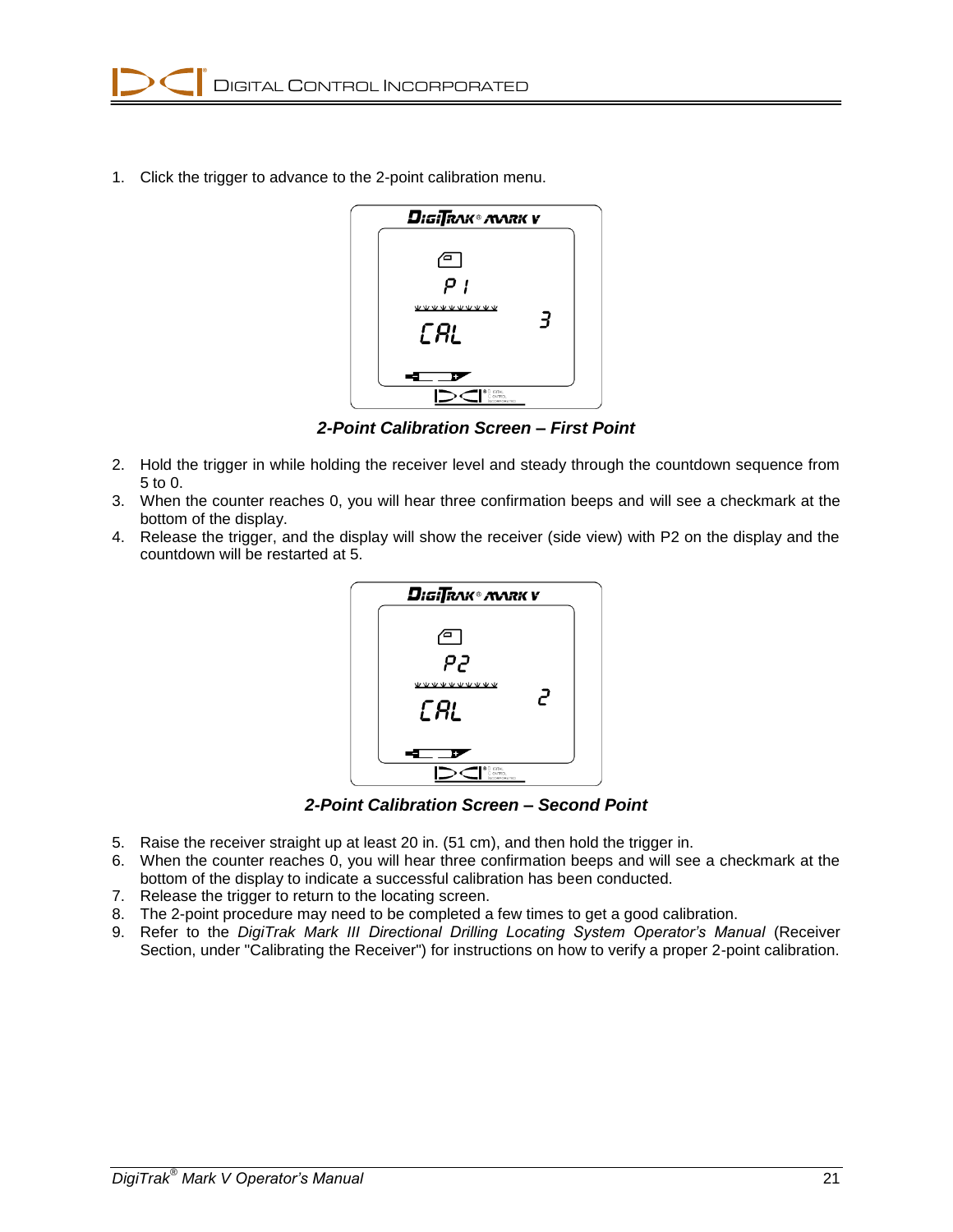DigiTRAK® MARK Y

Ε٢٢

001

DCI

0

녷



This display menu allows you to conduct a self-diagnostic test on the receiver. This test must be conducted in an interference-free area with no active transmitters within range.

- 1. Click the trigger to advance to the selftest menu.
- 2. Hold the trigger in through the countdown sequence from 2 to 0, and then release the trigger.
- 3. When the counter reaches 0, there will be a pause and then you will hear three confirmation beeps and will see a checkmark at the bottom of the display, unless a fault is detected. If a fault is detected, you will see Err displayed along with an error code indicating the nature of the problem (for example, the 001 error code indicates that there is background noise or a transmitter is on). Before continuing, you must troubleshoot the problem or retest in a different area.



*Selftest Menu Display Selftest Error Screen*

| <b>DEPTH UNITS</b> | $\begin{array}{c} \n\sqrt{2} \\ \hline\n\sqrt{2} \\ \hline\n\sqrt{2} \\ \hline\n\end{array}$ |
|--------------------|----------------------------------------------------------------------------------------------|

This display menu allows you to set the Mark V system to display values (depth and temperature) in either English (inches or ft/in. and °F) or metric (m/cm and °C) units.

- 1. Click the trigger to advance to the depth units menu. The display will indicate the current setting.
- 2. Hold the trigger in through the countdown sequence from 3 to 0.
- 3. When the counter reaches 0, you will hear three confirmation beeps and will see the unit setting change and a checkmark appear at the bottom of the display.
- 4. Release the trigger to return to the locating screen.



*Depth Units Display Menu*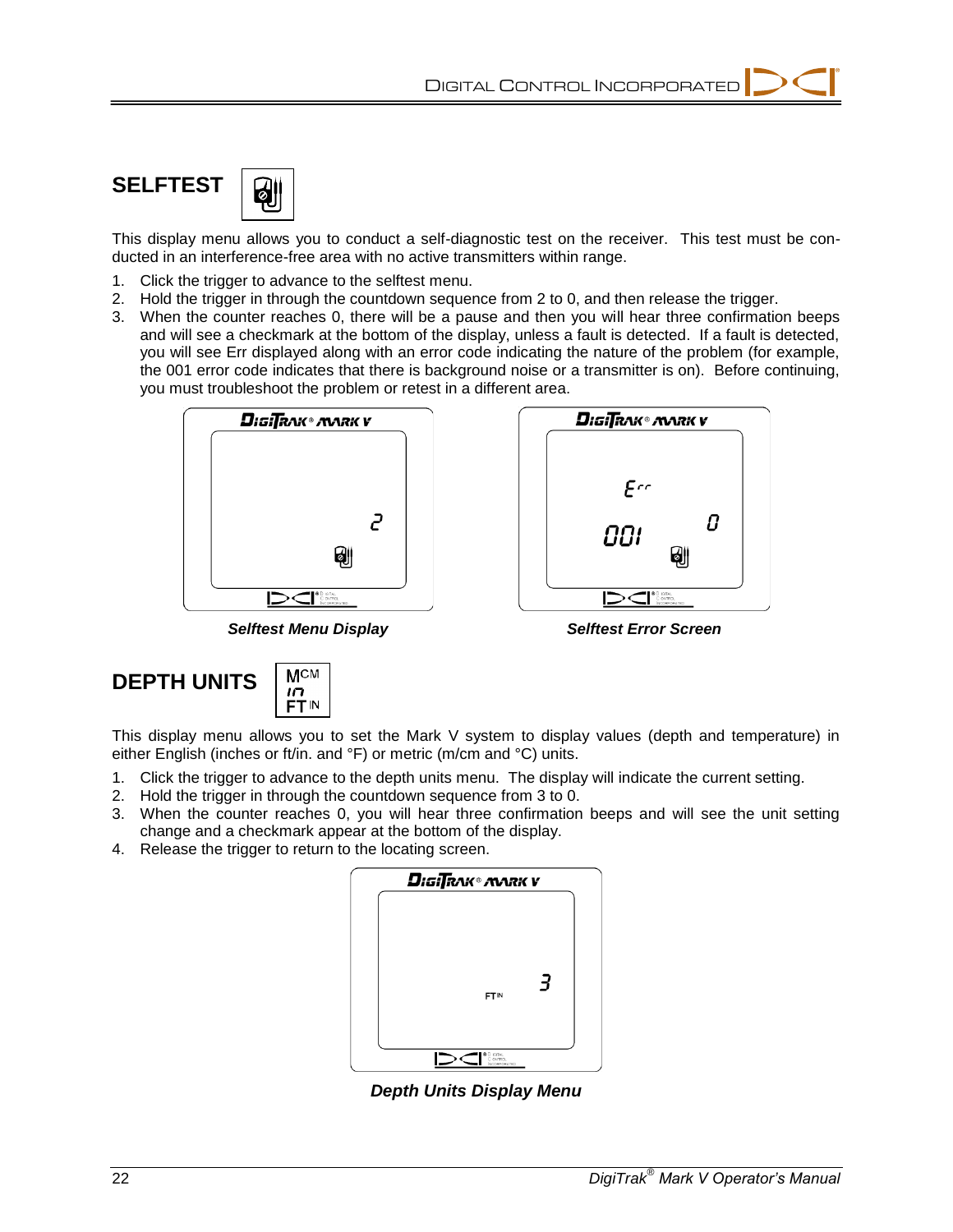# **PITCH UNITS**

This display menu allows you to set the Mark V system to display pitch values in either degrees or percent of slope.

- 1. Click the trigger to advance to the pitch units menu. The display will indicate the current setting.
- 2. Hold the trigger in through the countdown sequence from 3 to 0.
- 3. When the counter reaches 0, you will hear three confirmation beeps and will see the unit setting change and a checkmark appear at the bottom of the display.
- 4. Release the trigger to return to the locating screen.



*Pitch Units Display Menu*





This display menu allows you to view the actual run time for the Mark V receiver.

- 1. Click the trigger to advance to the hour meter menu.
- 2. The hour meter will display the run time in hours, minutes, and seconds, and the hand on the clock will be rotating to count down 5-second increments. (You do not need to hold the trigger in.)
- 3. The display will return to the locating screen when the trigger is clicked once.



*Hour Meter Display*

**NOTE**: The hour meter is useful when measuring transmitter lithium battery usage.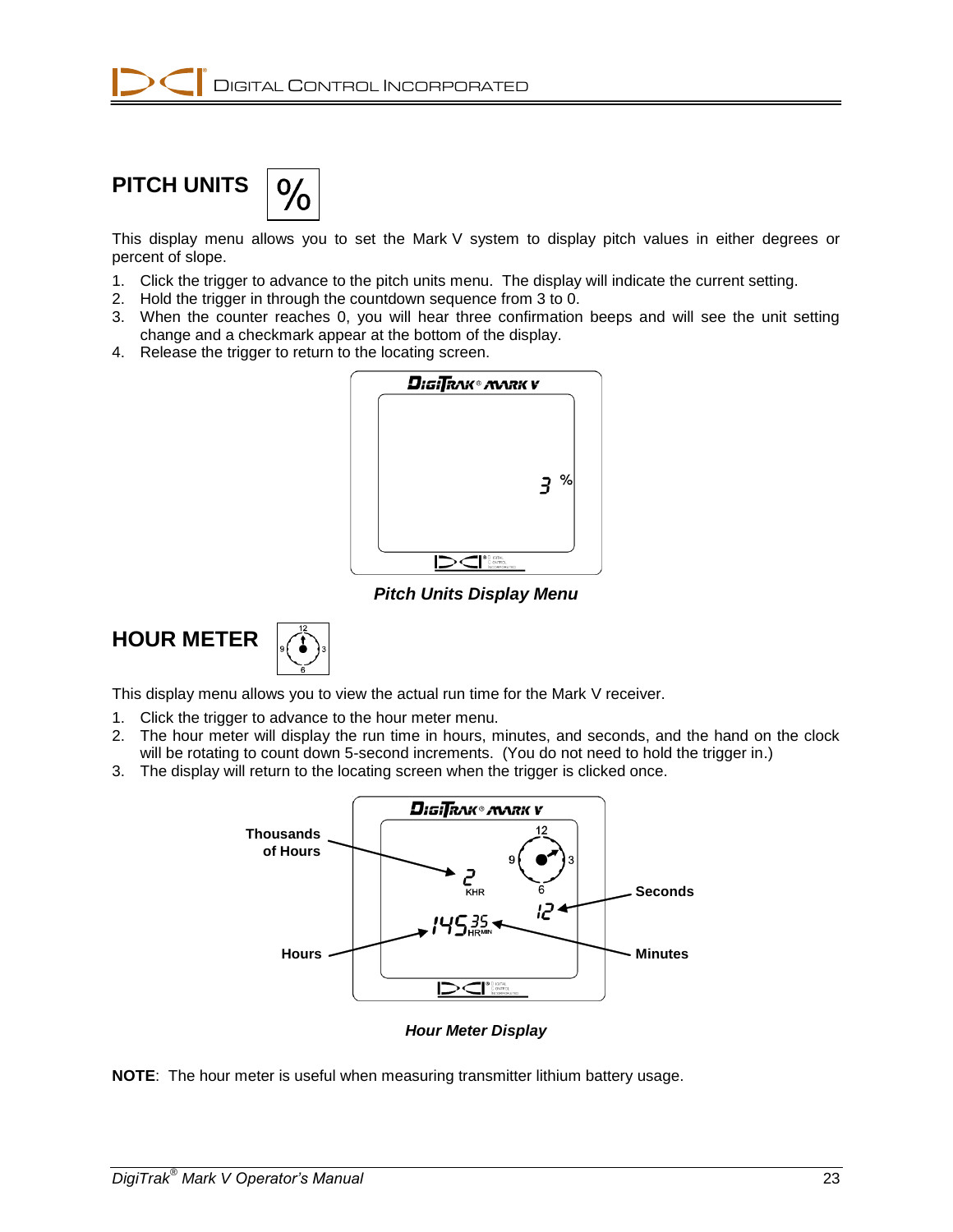# *Locating Instructions*

# **Handling the Receiver**

**IMPORTANT NOTE**: It is critical that you hold the receiver correctly to obtain accurate readings. You must hold the receiver **level at all times** and maintain a **constant height-above-ground distance**.

# **Marking Locate Positions**

The front and rear locate points (FLP and RLP) and the locate line (LL) must be found and accurately marked during the locating procedure. To mark a locate position after you have found it, stand with the receiver level immediately above the locate point. Look down the vertical axis that runs through the center of the display to project a plumb line to the ground. The point where this plumb line hits the ground is the location that you should mark.

**HINT**: If you mark the FLP and the RLP, and then find the LL, you can determine the exact location of the transmitter/tool. It will be immediately below the point where the line connecting the FLP and the RLP intersects the LL. For complete information on the FLP, RLP, and LL, see the *DigiTrak Mark III Directional Drilling Locating System Operator's Manual*.



*Plumb Line for Marking Locate Points*

## **Locating the Transmitter**

With the DigiTrak Mark V, you can locate the transmitter/tool *and* its heading while it moves, whether standing in front of it, behind it, *or* toward the side. You can also locate the tool either facing toward or away from the drill rig.

The following technique guides you to the tool while standing out in front of it, facing the drill rig. This is the recommended method for locating. As you continue to drill or as the bore path curves, you may be facing the last marked locate point rather than the drill rig.

The first position to find is the front locate point or FLP. The FLP gives you the heading of the tool and the predicted tool depth. The FLP's distance ahead of the tool is dependent upon the tool's depth and pitch; the deeper the tool, the further in front the FLP will be. The FLP is represented as a target  $\mathfrak D$  on the receiver's display.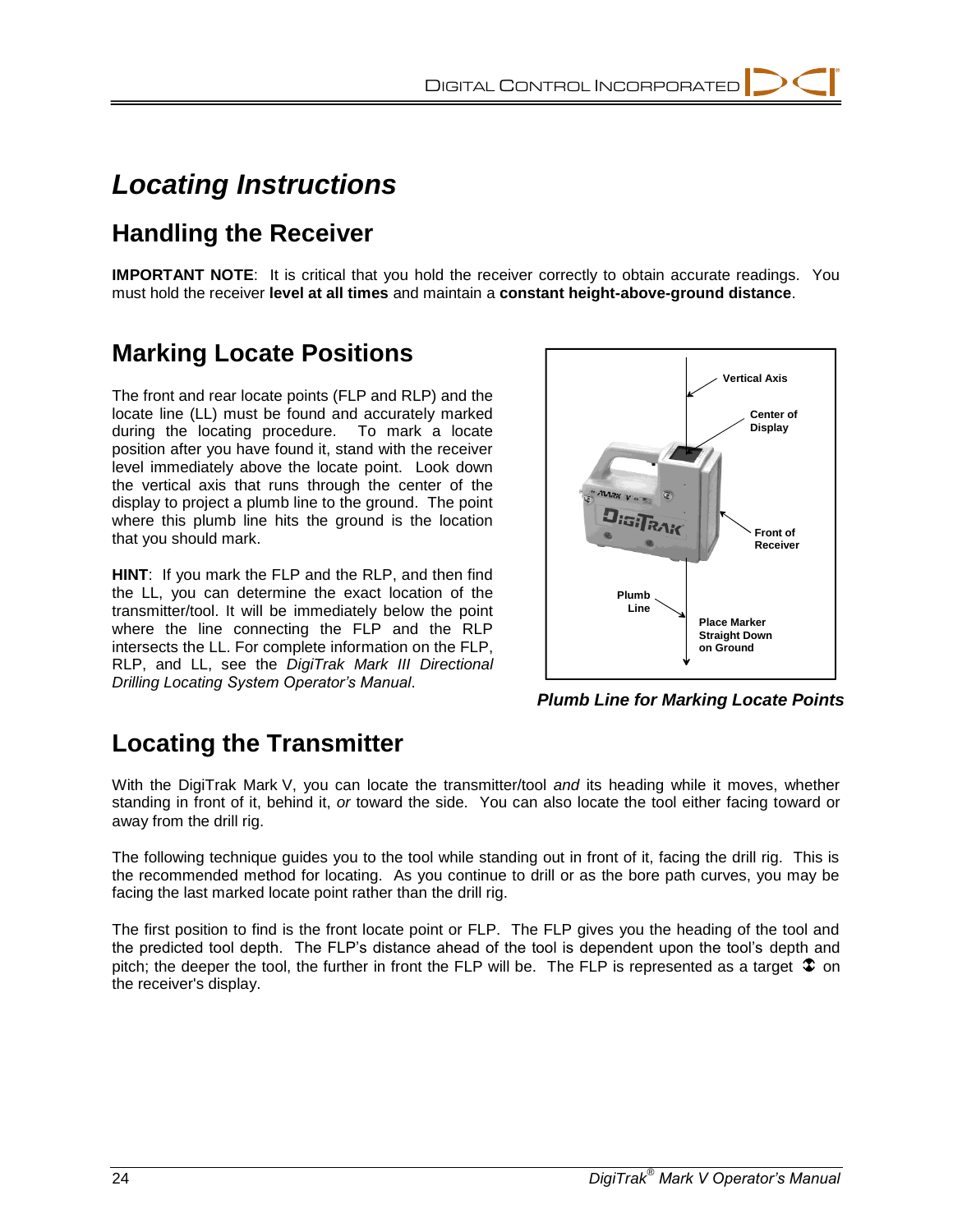

### *Finding the FLP*

- 1. Stand out in front of the tool (facing the drill) at a distance approximately 2 times the assumed depth.
- 2. Hold the trigger in for 1 second and release to lock in the signal, then begin walking toward the drill.
- 3. As you approach the FLP, the target appears in the top left corner of the display and the signal strength increases.





*Target in Top Left Corner Target Moving Toward the Box*

4. Continue to walk forward until the target moves into the tracking icon (box). Note that the "+" sign changes to a "–", like it does with the Mark III system.



*Target in the Box*

- 5. Turn the receiver  $90^\circ$  to the tool's direction, and again center the target in the box by moving the receiver forward or backward as needed. This is the FLP, which is where the tool will end up if it does not get a steering command.
- 6. With the target in the box, hold the trigger in for at least 1 second to lock in the signal. During this time, you will see the predicted depth (with an arrow pointing down to a target ahead of the transmitter) and the ultrasonic height. The predicted depth is the depth the tool will be at when it reaches this point (the FLP) if you do not give a steering command.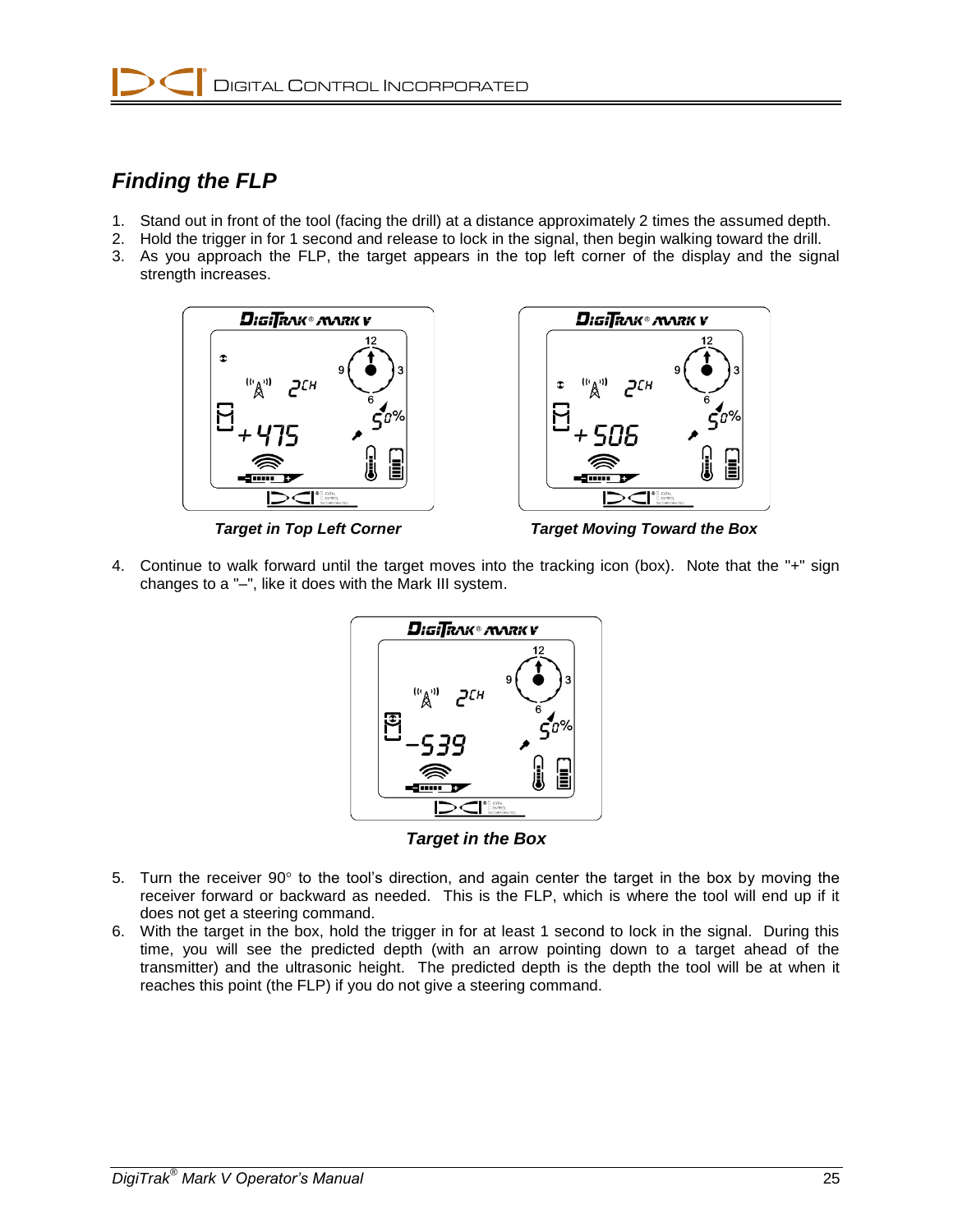

*Predicted Depth Screen*

- 7. Mark the location directly below the display screen as the FLP.
- 8. Release the trigger to return to the locating screen.

### *Finding the Tool and the LL*

- 1. At the FLP, turn again to face the tool (and drill) and walk forward toward the last rod locate point.
- 2. Note that the LL appears in the top left of the display.
- 3. Walk forward and the LL moves closer to the box.
- 4. Center the LL in the box. Note that the "–" sign changes to a "+" sign, like it does with the Mark III system.



*LL Moving Toward the Box Line in the Box*

5. Hold the trigger in to see the depth display. Note the ultrasonic setting to verify a correct heightabove-ground measurement.

**NOTE**: The arrow that appears below the depth measurement and that points to the transmitter also appears on the remote display when a depth reading is taken.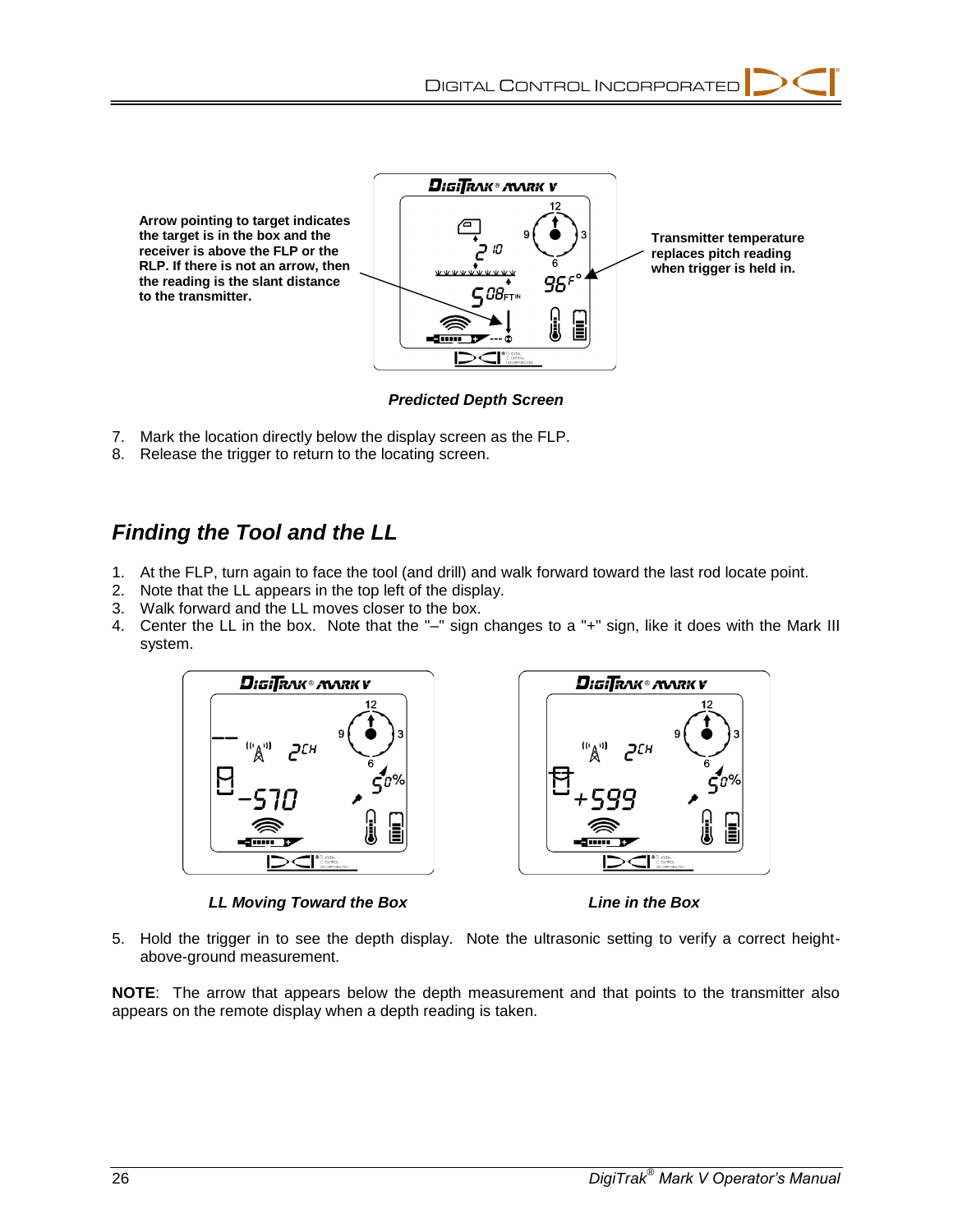



*Depth Screen*

- 6. Mark this location as the LL. You should now be standing above the tool.
- 7. Release the trigger and you will briefly see the receiver frequency (see figure below) before the display returns to the locating screen.



*Receiver Frequency Display After Releasing Held Trigger*

#### *Confirmation of Exact Heading and Tool Position*

Like the FLP, there is a point behind the transmitter called the rear locate point or RLP. When the FLP and RLP are connected, they make a line that represents the transmitter's heading. Where this line intersects the LL is the position of the tool. Using the locate points and the LL to find the tool is more reliable and efficient than using the peak signal. The RLP is represented as a target  $\hat{\Phi}$  on the receiver's display.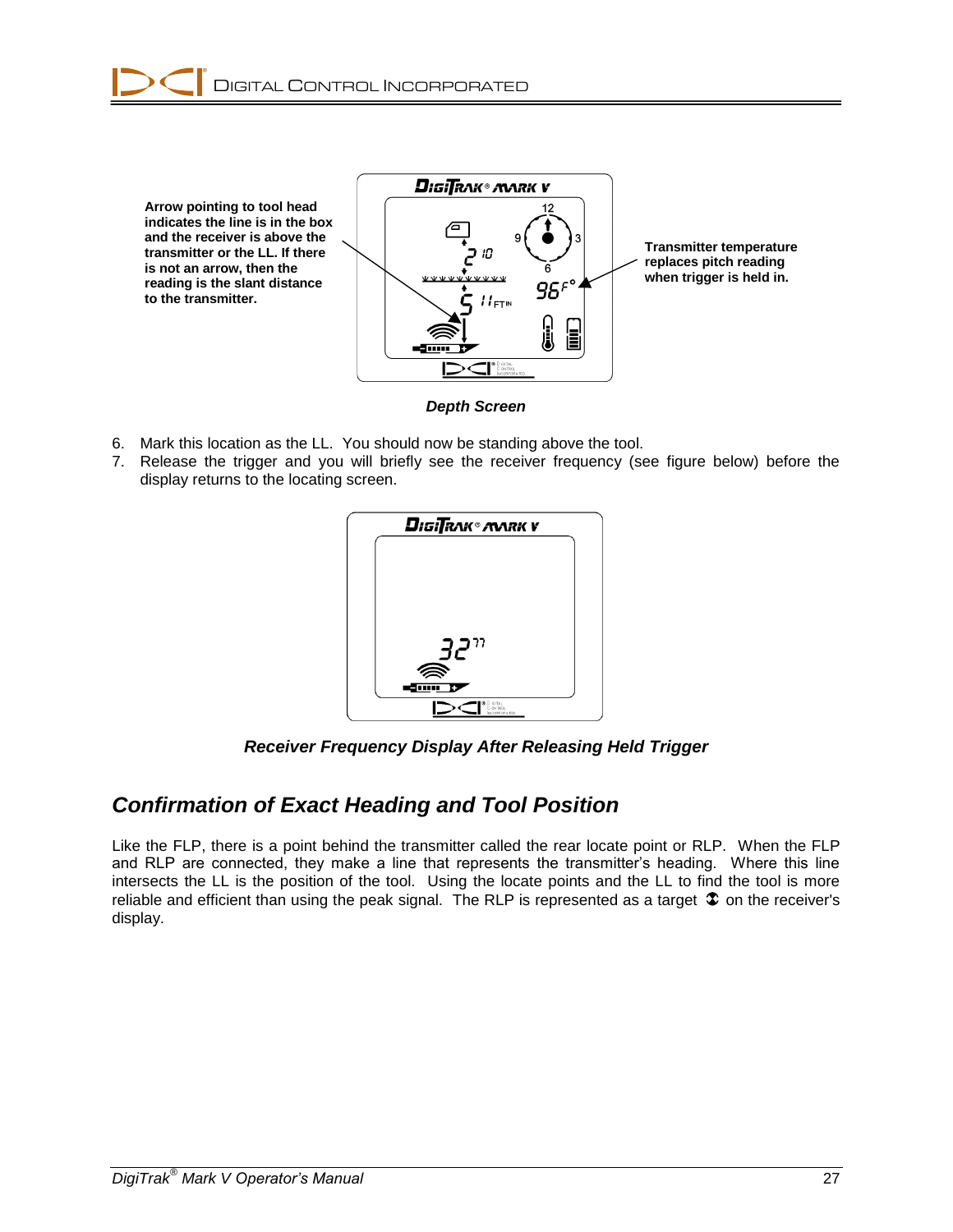### *Finding the RLP*

1. While standing above the tool still facing the drill, continue walking toward the drill; the target will appear in the top left corner of the display and the signal strength will decrease.



*Target in Top Left Corner*

2. Walk forward until the target moves into the box. Note that the "+" sign changes to a "–" sign, like it does with the Mark III system.



*Target in the Box*

- 3. Turn the receiver  $90^\circ$  to the tool's direction and again put the target in the box by moving the receiver forward or backward as needed.
- 4. Mark this location as the RLP.
- 5. Connect the RLP to the FLP by a line. This line represents the transmitter/tool's heading.

**NOTE**: If you hold the trigger in at the RLP, you will see a predicted depth reading. This depth is only valid at the FLP and must be ignored at the RLP. The receiver cannot discern between the RLP and the FLP.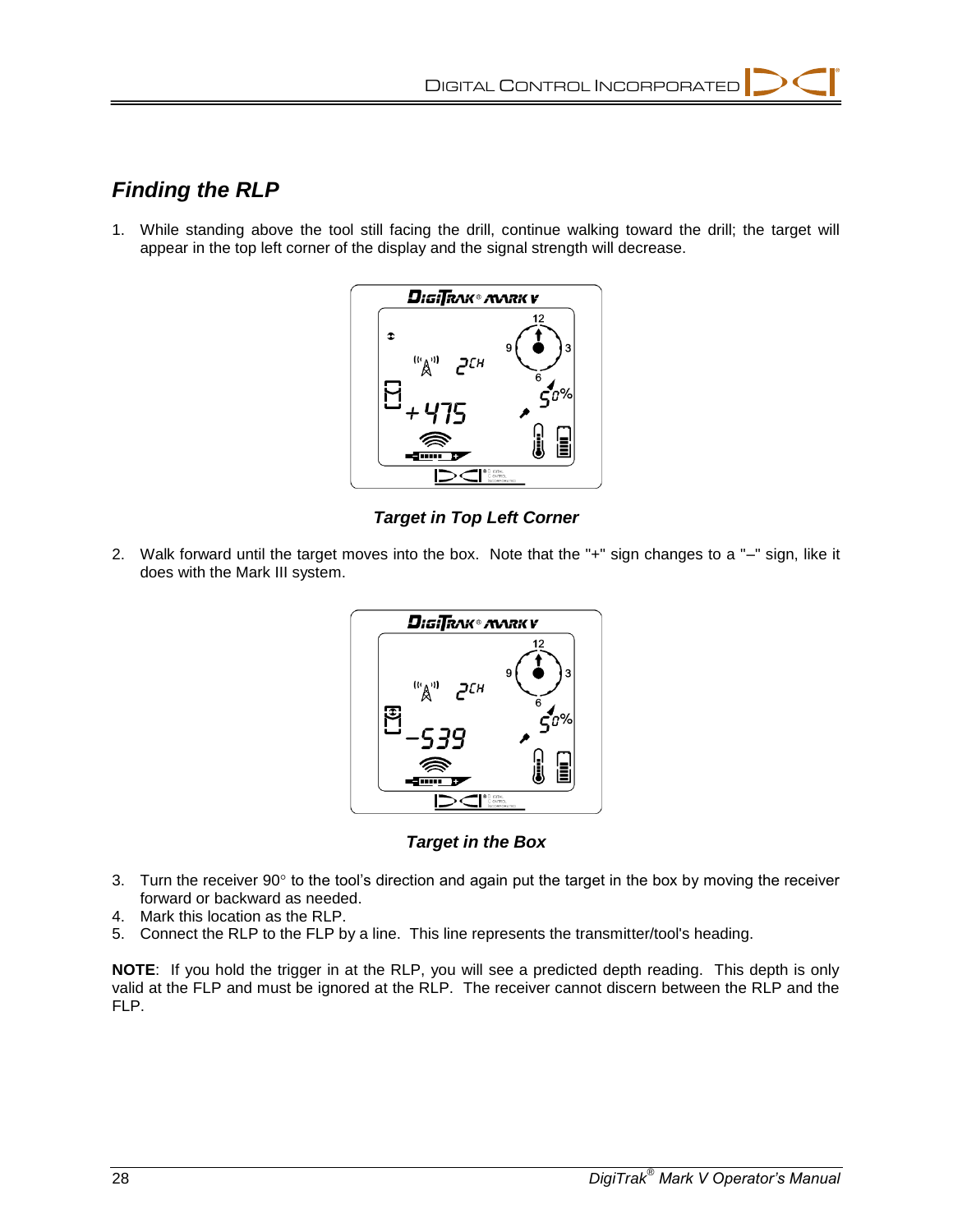

# *Remote Display*

The Mark V remote display screen is configured in the same way as that on the receiver, and it uses the same display symbols. The remote display, however, has a main information screen and then only four menu options (power on/off, telemetry channel selection, backlight on/off, and hour meter). The main information screen is described below, and then the menu options are explained. Specific information on remote steering with the Mark V remote display and its use with a DataLog mapping system is also included.

## **Main Information Screen**

The main information screen shown below is displayed when you turn on the Mark V remote display unit. The on/off button on the remote works similarly to the trigger on the receiver. The speaker on the remote warns the operator if the transmitter's temperature is increasing—temperature increases are accompanied by tones from the speaker to indicate that appropriate and immediate attention is required. The speaker also emits tones during the DataLog function when a DataLog reading is received.



**Remote Display Battery Status**

#### *Front of Mark V Remote Display*

The main information screen indicates when the receiver is over the transmitter or the locate line (LL), as shown below. The depth reading has an arrow below it pointing to the transmitter to indicate that the reading is the actual depth of the transmitter or LL rather than the slant distance. If there is not an arrow pointing down from the depth reading (as shown in the above graphic), then the distance is the slant distance.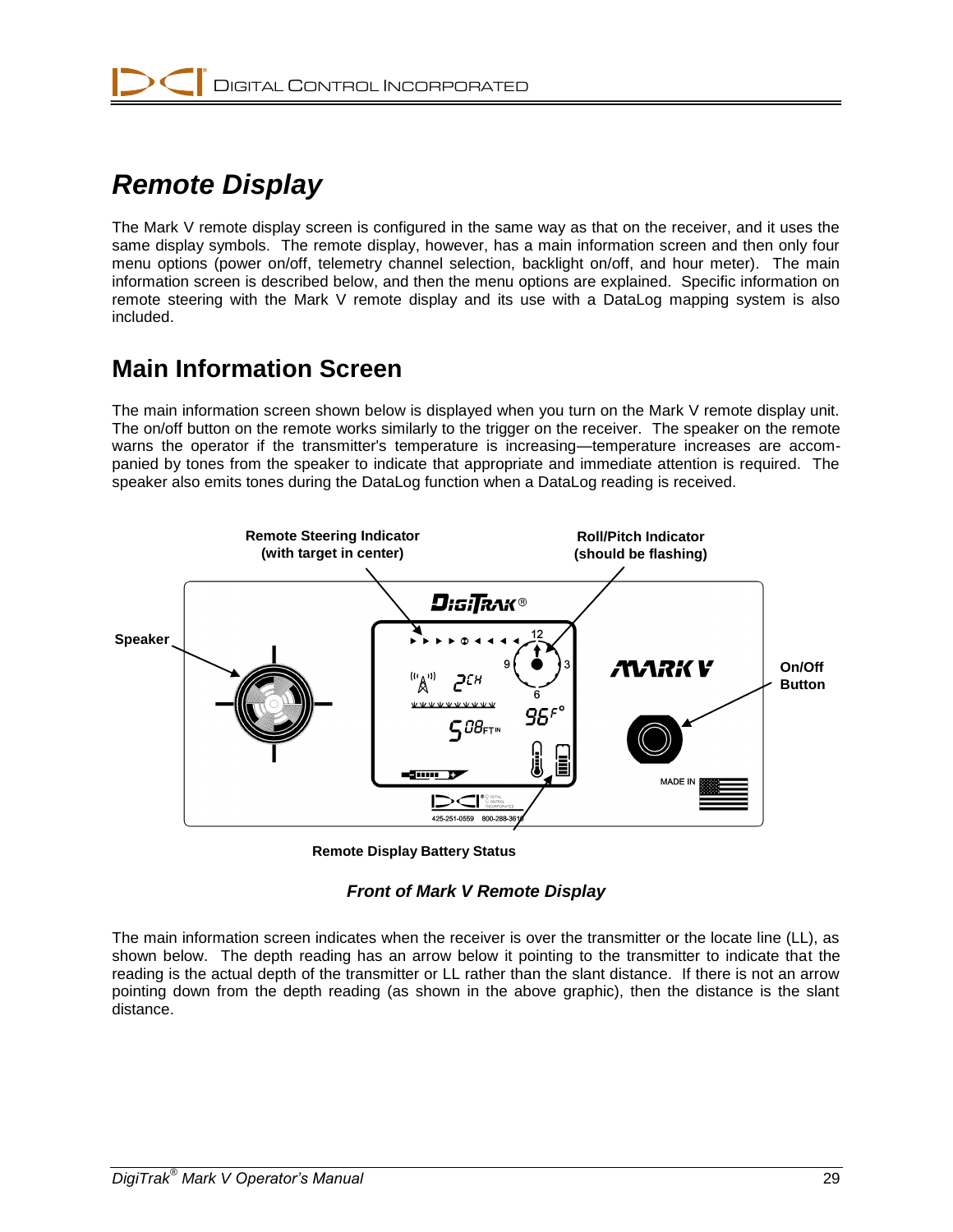

*Depth Reading When Receiver Is Above Transmitter or LL*

By holding in the on/off button for 2 seconds or more, the receiver's frequency setting will display in the bottom left and the transmitter temperature will display in place of the pitch information, as shown below.



*Frequency and Temperature Reading with On/Off Button Held In*

As shown below, the arrow below the depth reading is pointing to a target in front of the transmitter—this indicates that the receiver has the target in the box and is above the front or rear locate point (FLP or RLP). If the receiver is over the FLP, then the reading is the predicted depth. If there is not an arrow with the depth reading, then the distance is the slant distance to the transmitter.



*Predicted Depth Reading When Receiver Is Above FLP or RLP*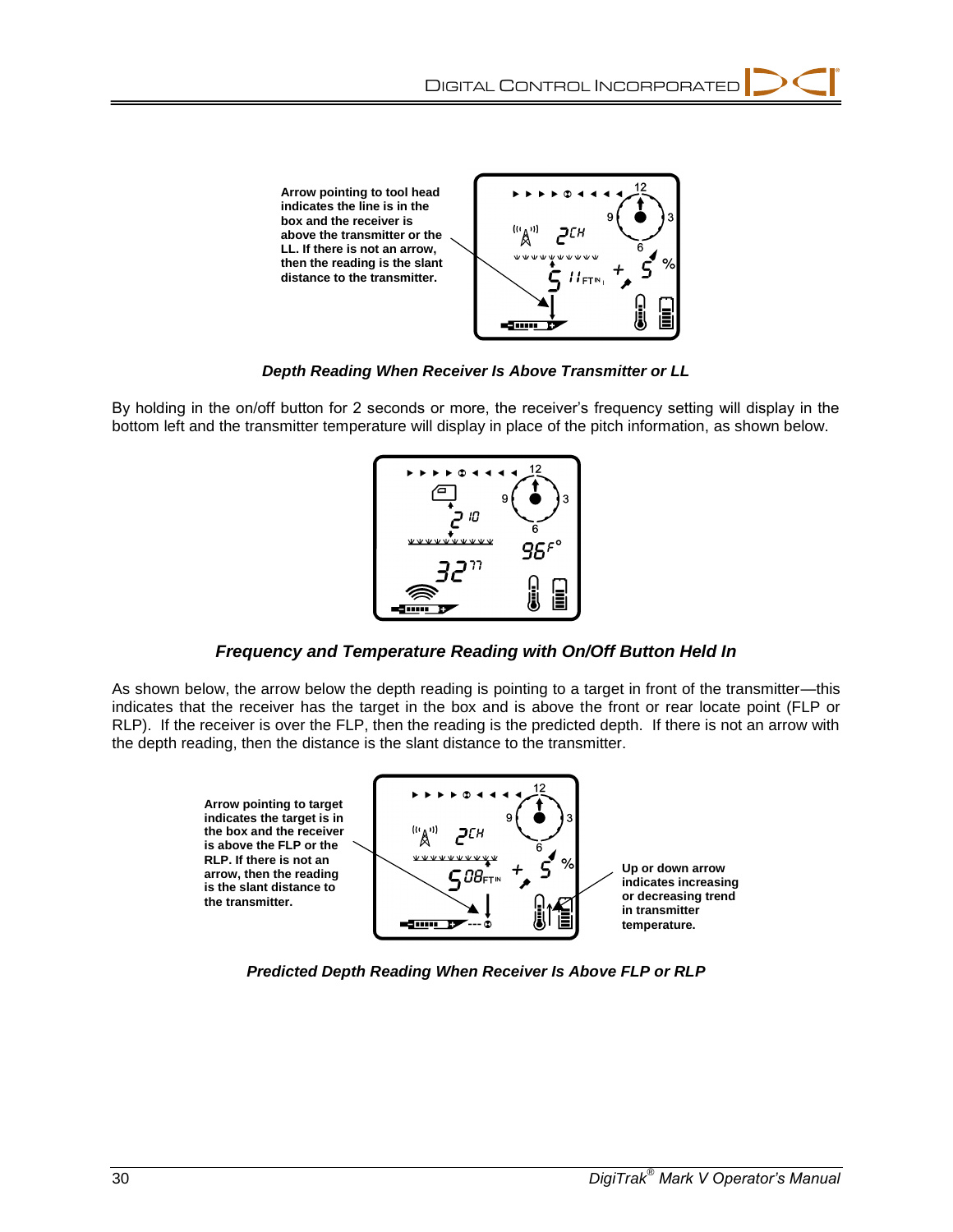# **Menu Options**

The menu options are accessed in the same way as on the receiver. Click the on/off button to get to the menu screens, and then hold the button in for the countdown.

### *Power On/Off*

With the power on/off menu displayed, as shown in the picture to the right, hold the button in for the countdown sequence from 3 to 0 to turn the unit off.



### *Telemetry Channel Selections*

The telemetry channel menu, shown in the picture on the right, allows you to change the telemetry channel setting. Hold the button in to cycle through the four channel options (1, 2, 3, 4), and release when the desired setting is selected.



### *Backlight On/Off*

At the backlight on/off menu option, shown in the picture on the right, hold the on/off button in to turn the display backlight on or off.



### *Hour Meter*

The hour meter menu option displays the amount of time that the remote display unit has been running (turned on). In the picture on the right, the hour meter shows that the remote display unit has been running for 2,145 hours, 35 minutes, and 12 seconds. Click the on/off button once to exit the hour meter and return to the main information screen.

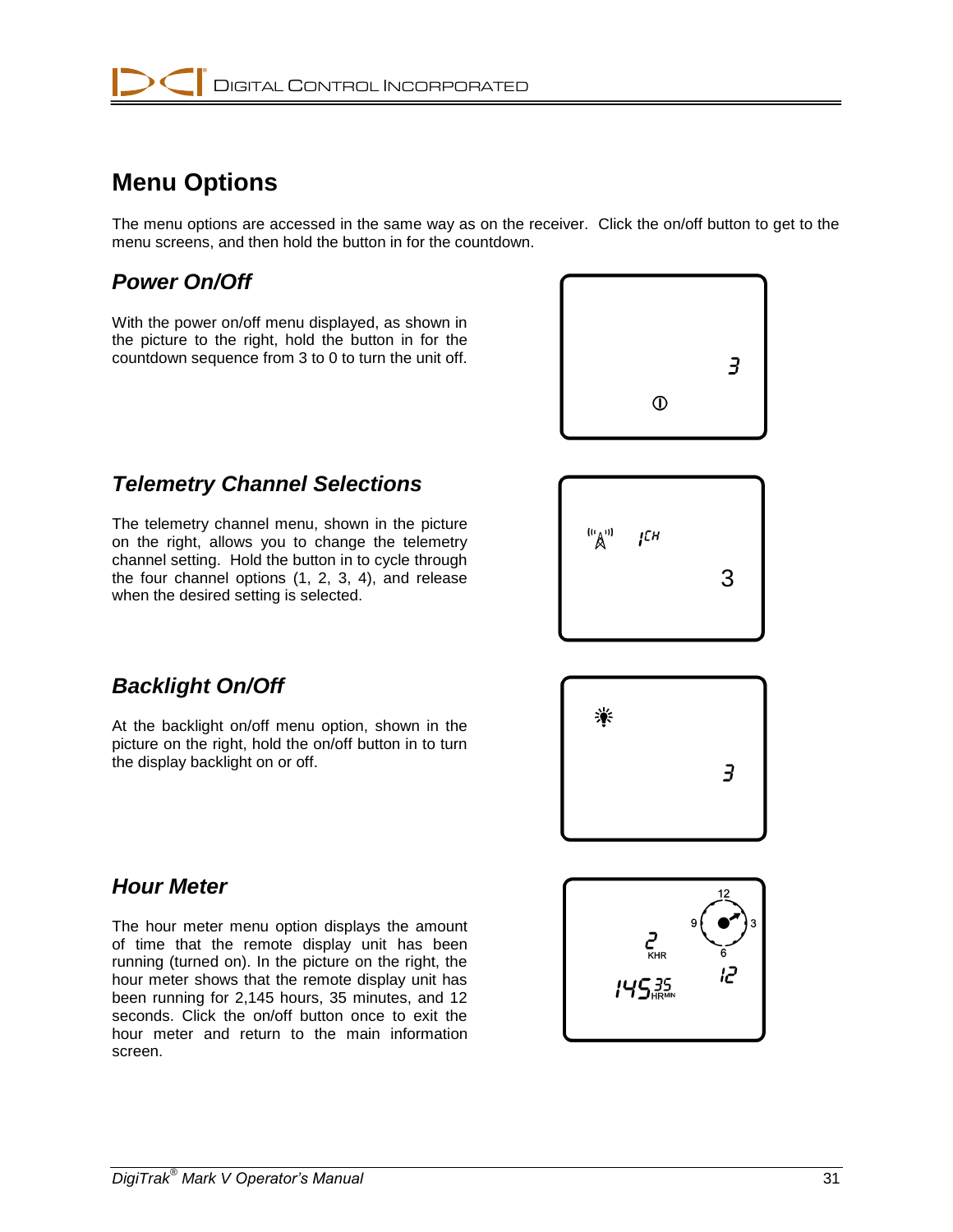### **Remote Steering Instructions**

Instructions for using the Mark V system for remote steering are given below. Please refer first to "Remote Steering" under the Remote Display section in the *DigiTrak Mark III Directional Drilling Locating System Operator's Manual* for instructions on how to set up the equipment.

Once the transmitter is lined up with the receiver, the arrow will appear below the depth reading and, when perfectly aligned, the target symbol in the center of the remote steering indicator will blink. If the tool gets off course, then the arrows to the left or right will start flashing, depending on the direction in which it has gone off course. The further the tool goes off course, then the further to the left or right of the target symbol the flashing arrows will be. For example, the arrow to the left of the target symbol will start blinking if the tool deviates to the left, and as it goes further to the left, then the arrows further to the left of the target symbol will be flashing.



*Display During Remote Steering When Transmitter Is Aligned with Receiver*

## **DataLog Function**

The DigiTrak Mark V remote display unit works differently when using the DataLog function than earlier DigiTrak remote displays. The correct procedure for taking a DataLog reading using the Mark V system is given below. Please also refer to the *DataLog Operator's Manual*.

- 1. Press the "Write" button on the DataLog module to place the unit in standby mode, which is indicated by a flashing LCD on the DataLog module.
- 2. At the Mark V receiver, record a DataLog reading (see instructions on page 9).
- 3. The remote display will sound three confirmation beeps when it receives the DataLog information, and the LCD count on the DataLog module will be incremented by one.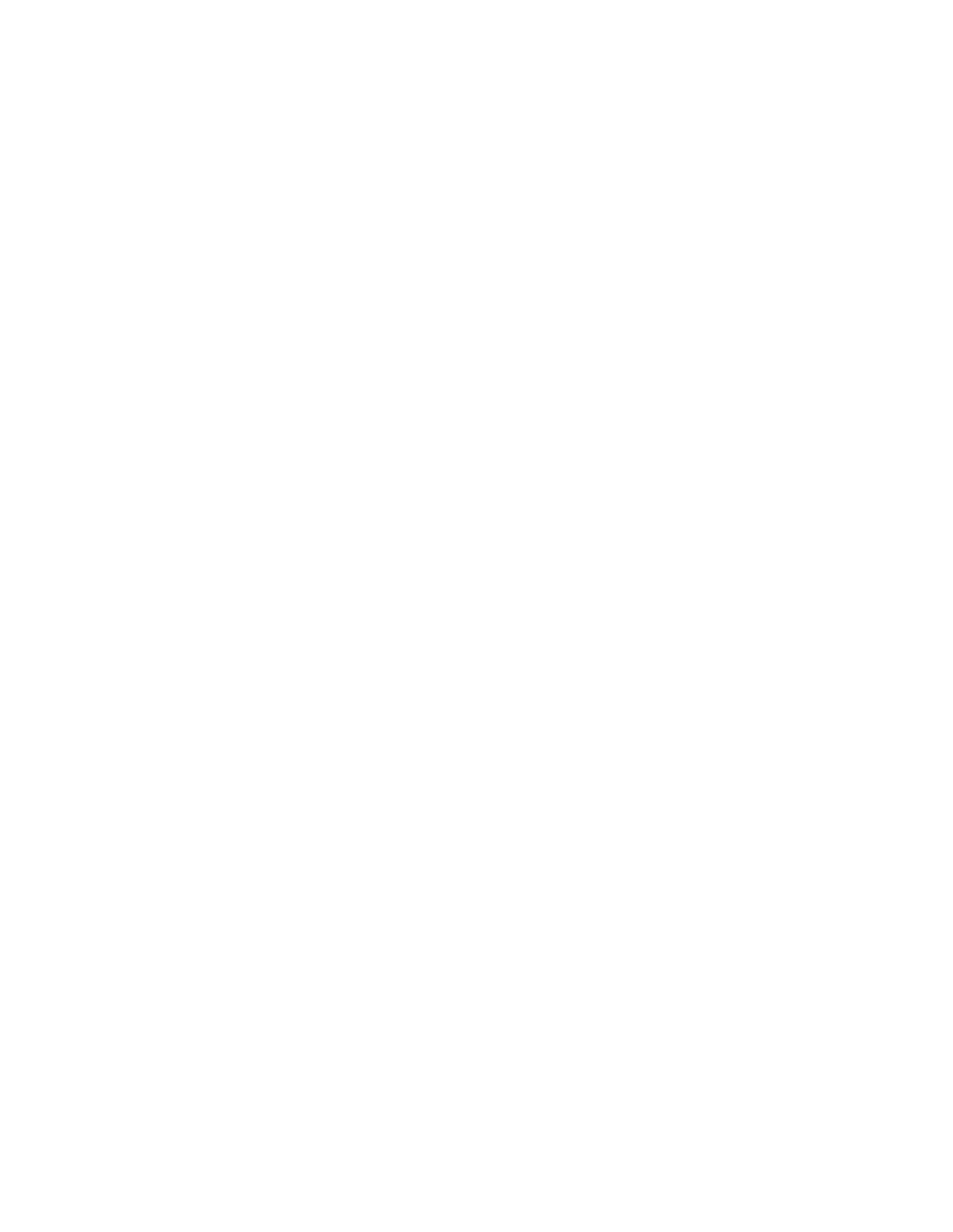

# *LIMITED WARRANTY*

Digital Control Incorporated ("DCI") warrants that when shipped from DCI each DCI Product will conform to DCI's current published specifications in existence at the time of shipment and will be free, for the warranty period ("Warranty Period") described below, from defects in materials and workmanship. The limited warranty described herein ("Limited Warranty") is not transferable, shall extend only to the first end-user ("User") purchasing the DCI Product from either DCI or a dealer expressly authorized by DCI to sell DCI Products ("Authorized DCI Dealer"), and is subject to the following terms, conditions and limitations:

- 1. A Warranty Period of twelve (12) months shall apply to the following new DCI Products: receivers/locators, remote displays, battery chargers and rechargeable batteries, and DataLog<sup>®</sup> modules and interfaces. A Warranty Period of ninety (90) days shall apply to all other new DCI Products, including transmitters, accessories, and software programs and modules. Unless otherwise stated by DCI, a Warranty Period of ninety (90) days shall apply to: (a) a used DCI Product sold either by DCI or by an Authorized DCI Dealer who has been expressly authorized by DCI to sell such used DCI Product; and (b) services provided by DCI, including testing, servicing, and repairing an out-of-warranty DCI Product. The Warranty Period shall begin from the later of: (i) the date of shipment of the DCI Product from DCI, or (ii) the date of shipment (or other delivery) of the DCI Product from an Authorized DCI Dealer to User.
- 2. DCI's sole obligation under this Limited Warranty shall be limited to either repairing, replacing, or adjusting, at DCI's option, a covered DCI Product that has been determined by DCI, after reasonable inspection, to be defective during the foregoing Warranty Period. All warranty inspections, repairs and adjustments must be performed either by DCI or by a warranty claim service authorized in writing by DCI. All warranty claims must include proof of purchase, including proof of purchase date, identifying the DCI Product by serial number.
- 3. The Limited Warranty shall only be effective if: (i) within fourteen (14) days of receipt of the DCI Product, User mails a fully completed Product Registration Card to DCI; (ii) User makes a reasonable inspection upon first receipt of the DCI Product and immediately notifies DCI of any apparent defect; and (iii) User complies with all of the Warranty Claim Procedures described below.

#### **WHAT IS NOT COVERED**

This Limited Warranty excludes all damage, including damage to any DCI Product, due to: failure to follow DCI's operator's manual and other DCI instructions; abuse; misuse; neglect; accident; fire; flood; Acts of God; improper applications; connection to incorrect line voltages and improper power sources; use of incorrect fuses; overheating; contact with high voltages or injurious substances; use of batteries or other products or components not manufactured or supplied by DCI; or other events beyond the control of DCI. This Limited Warranty does not apply to any equipment not manufactured or supplied by DCI nor, if applicable, to any damage or loss resulting from use of any DCI Product outside the designated country of use. By accepting a DCI Product and not returning it for a refund within thirty (30) days of purchase, User agrees to the terms of this Limited Warranty, including without limitation the Limitation of Remedies and Liability described below, and agrees to carefully evaluate the suitability of the DCI Product for User's intended use and to thoroughly read and strictly follow all instructions supplied by DCI (including any updated DCI Product information which may be obtained at the above DCI website). In no event shall this Limited Warranty cover any damage arising during shipment of the DCI Product to or from DCI.

User agrees that the following will render the above Limited Warranty void: (i) alteration, removal or tampering with any serial number, identification, instructional, or sealing labels on the DCI Product, or (ii) any unauthorized disassembly, repair or modification of the DCI Product. In no event shall DCI be responsible for the cost of or any damage resulting from any changes, modifications, or repairs to the DCI Product not expressly authorized in writing by DCI, and DCI shall not be responsible for the loss of or damage to the DCI Product or any other equipment while in the possession of any service agency not authorized by DCI.

DCI reserves the right to make changes in design and improvements upon DCI Products from time to time, and User understands that DCI shall have no obligation to upgrade any previously manufactured DCI Product to include any such changes.